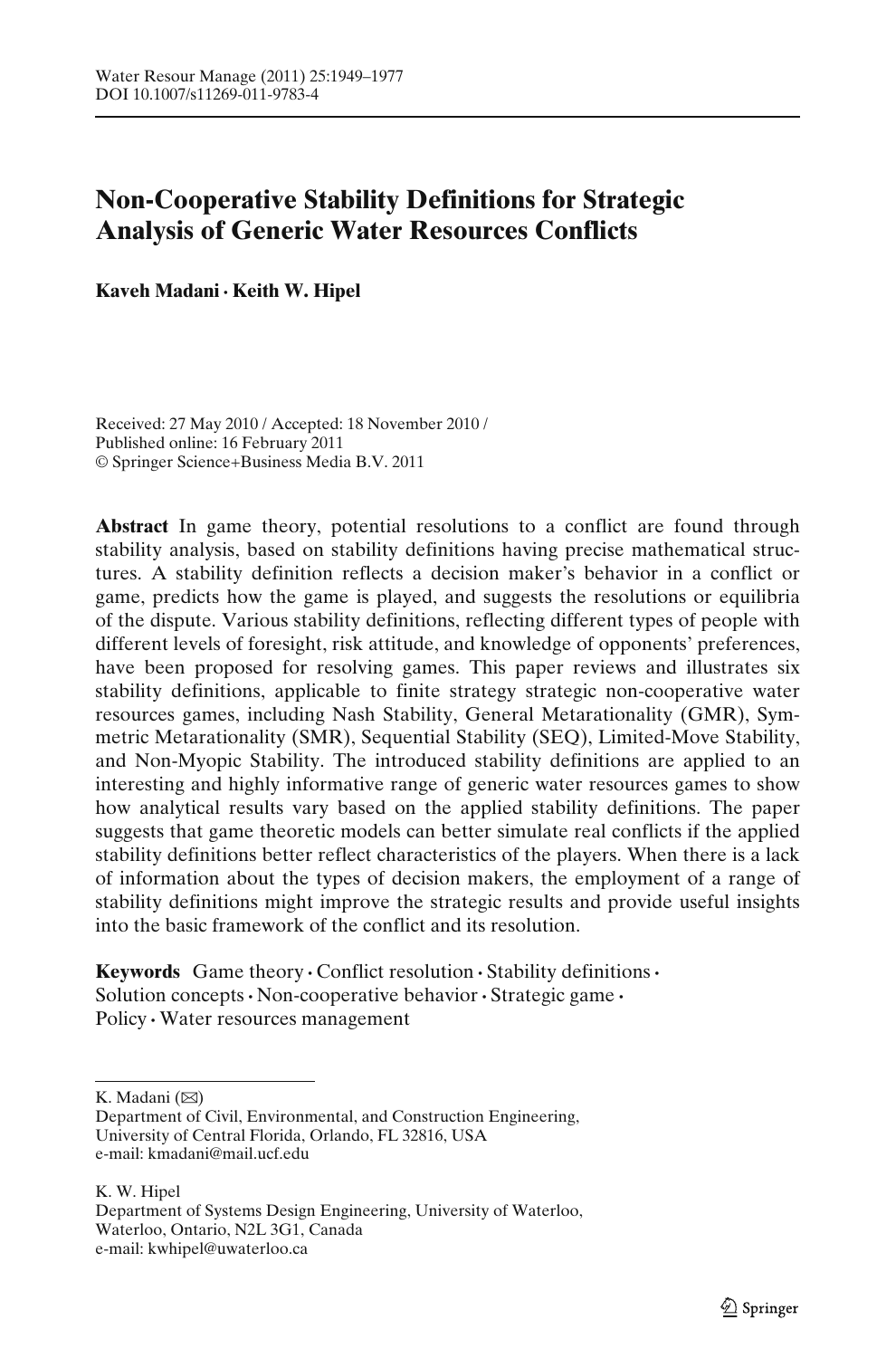### **1 Introduction**

Because of the great import of water for the very survival of human beings and their civilizations, water inevitably involves conflict. For example, nations sharing a common river, such as the Danube River in Europe and the Mekong River in Southeast Asia, are often in dispute over how much water each country is entitled to use and what types of hydraulic structures can be constructed on the river and its tributaries for controlling flows, producing hydro-electricity, creating lakes for recreational purposes and providing locks for ships. Moreover, pollution discharged into the river at upstream point sources can cause conflict with downstream users who utilize the water for drinking and other purposes. The foregoing and many other examples can be cited to explain how conflict can take place over both water quantity and quality issues. Moreover, these disputes can be exacerbated by the effects of climate change which may cause more severe droughts and more devastating floods, in a world in which population growth is taking place at a great pace, especially in the poorer regions of the planet.

Game theory methods can provide a better understanding of water resources conflicts and how to more effectively manage them in positive and strategic ways (Madan[i](#page-27-0) [2010\)](#page-27-0). As an analytical instrument, game theory can enhance our understandings of the interrelationships between stakeholders in water resources governance, and provide practical suggestions for policy development processes (Howar[d](#page-26-0) [2006\)](#page-26-0). The basic elements of a water conflict are the decision makers (DMs) or players, each DM's options or courses of action that he or she controls, and each DM's preferences over the possible states or outcomes that could take place as the DMs change their option and strategy selections while the conflict under consideration evolves over time. After developing a model of the conflict, a stability analysis can be carried out in which stability definitions describing how DMs may behave under conflict can be used to determine which states are stable for each of the DMs (stability definition is also often called solution concept, stability concept, player's rationality principle, player's behavior, or solution behavior). Because DMs may behave differently under conflict, a range of different stability definitions have been proposed. Different stability definitions reflect diverse styles of behavior by accounting for a DM's level of foresight, willingness to make strategic concessions, risk attitude, and knowledge of others' preferences. Stability definitions explain how DMs' moves and counter-moves in the course of a conflict can result in specific resolutions. A stability definition suggests whether a possible outcome of the game is stable for a given player. If all players find a specific outcome stable, they are unlikely to move from that set of decisions and that state is an equilibrium or a possible resolution of the conflict. If a state is not stable for a player, stability definitions help predicting how that player changes his decision (strategy) from that state during the course of a conflict.

Occasionally, game model predictions differ from practice as modeling always involves simplifications, resulting in inaccuracies. Thus, simplifying assumptions should be kept in mind when interpreting results. One reason for inaccuracy of results might be the application of imperfect or inappropriate stability definitions for solving the game. To find the possible resolutions of the conflict, an analyst solves the game based on stability definitions and their associated assumptions. If enough attention is not paid to employ appropriate stability definitions, reasonable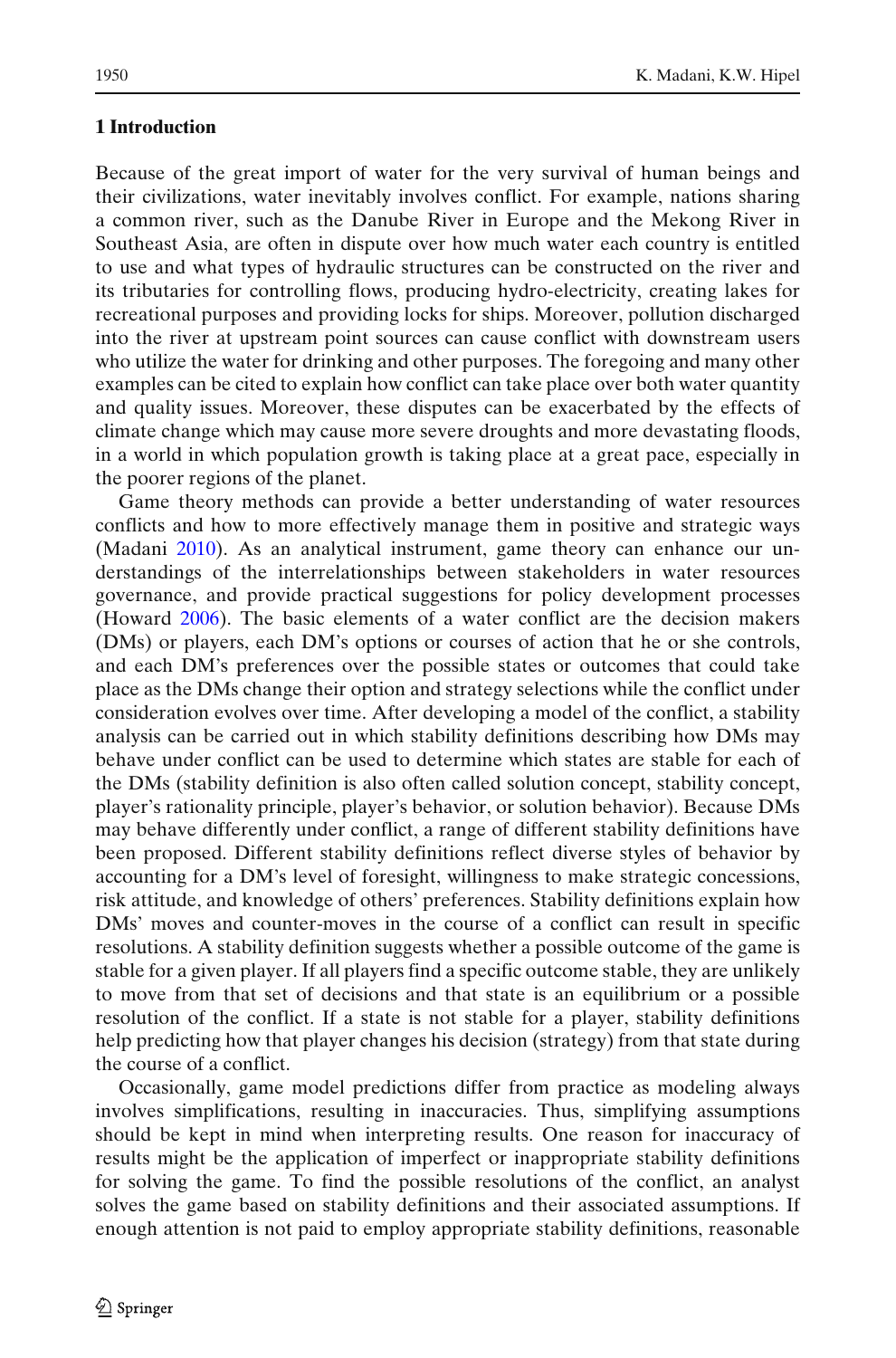results should not be expected from the investigation. Selecting appropriate stability concepts for application to a particular game is challenging. An analyst should search for the best stability definition based on the available information about the DMs' characteristics and game's conditions. There is always some uncertainty about the DMs' behavior in the game, making selection of an appropriate stability definition harder. People are different, so their behaviors likewise differ. To strengthen the game analysis in the absence of sufficient information about the DMs' characteristics and behavior, various stability definitions can be employed to analyze the game. Considering more than one stability definition assists the analyst in anticipating the evolution and resolution of the conflict (Hipel et al[.](#page-26-0) [2008a](#page-26-0), [b\)](#page-26-0). A given equilibrium (solution) is stronger and has a higher chance of being the final resolution of the game if it is stable under a variety of stability definitions.

The current paper focuses on the employment of ideas from non-cooperative game theory for tackling difficult issues in water resources management. In the next two sections, overviews of game theory and important non-cooperative stability definitions are provided followed in Section [4](#page-8-0) by an illustration on how these concepts can be used in practice by applying them to a famous game called Prisoner's Dilemma. Within Section [5,](#page-14-0) conflict studies are carried out for a highly informative range of generic water resources conflicts reflecting general types of water resources controversies that arise in the real world. As is demonstrated, insightful strategic findings can be garnered by formally investigating these disputes using stability definitions. Within Section [6,](#page-20-0) prior to conclusions, a conflict arising over the sharing of an aquifer between two countries is modeled and analyzed to indicate the value of the reviewed stability definitions in providing strategic insights into real-world water resources conflicts.

## **2 Game Theory in Perspective**

Due to the ubiquity of conflict, approaches for dealing with conflict have been developed in many different disciplines such as sociology, systems engineering, psychology, operations research, law and management sciences (see, for example, Hipel [2009a,](#page-26-0) [b;](#page-26-0) Hipel and Bernath Walker [2010](#page-26-0)). The set of mathematical tools for formally studying conflict fall within a field called game theory. Not surprisingly, a large variety of game theory methods have been developed for addressing a wide range of conflict problems. Figure [1](#page-3-0) displays how these formal models can generally be categorized into two main groups according to the type of preference information that is required when calibrating them (Hipel and Fan[g](#page-26-0) [2005](#page-26-0)).

As can be seen in the genealogy of game theory-based methods listed in Fig. [1,](#page-3-0) the techniques falling within the left branch rely upon relative preferences while those in the right branch depend upon quantitative preference information. Relative preference is often used in social situations where, for instance, a host may ask a guest whether she would like to have a cup of tea or coffee. In response, the guest may say that she would prefer to have tea, thank you. She would never respond that tea has a utility value of 7.291 and coffee 3.689 and, therefore she will drink tea. The game theory techniques given in the left branch of Fig. [1](#page-3-0) only rely upon relative preference information, such as tea being more preferred than coffee, equally preferred or less preferred—the exact amount by which tea is preferred over coffee does not have to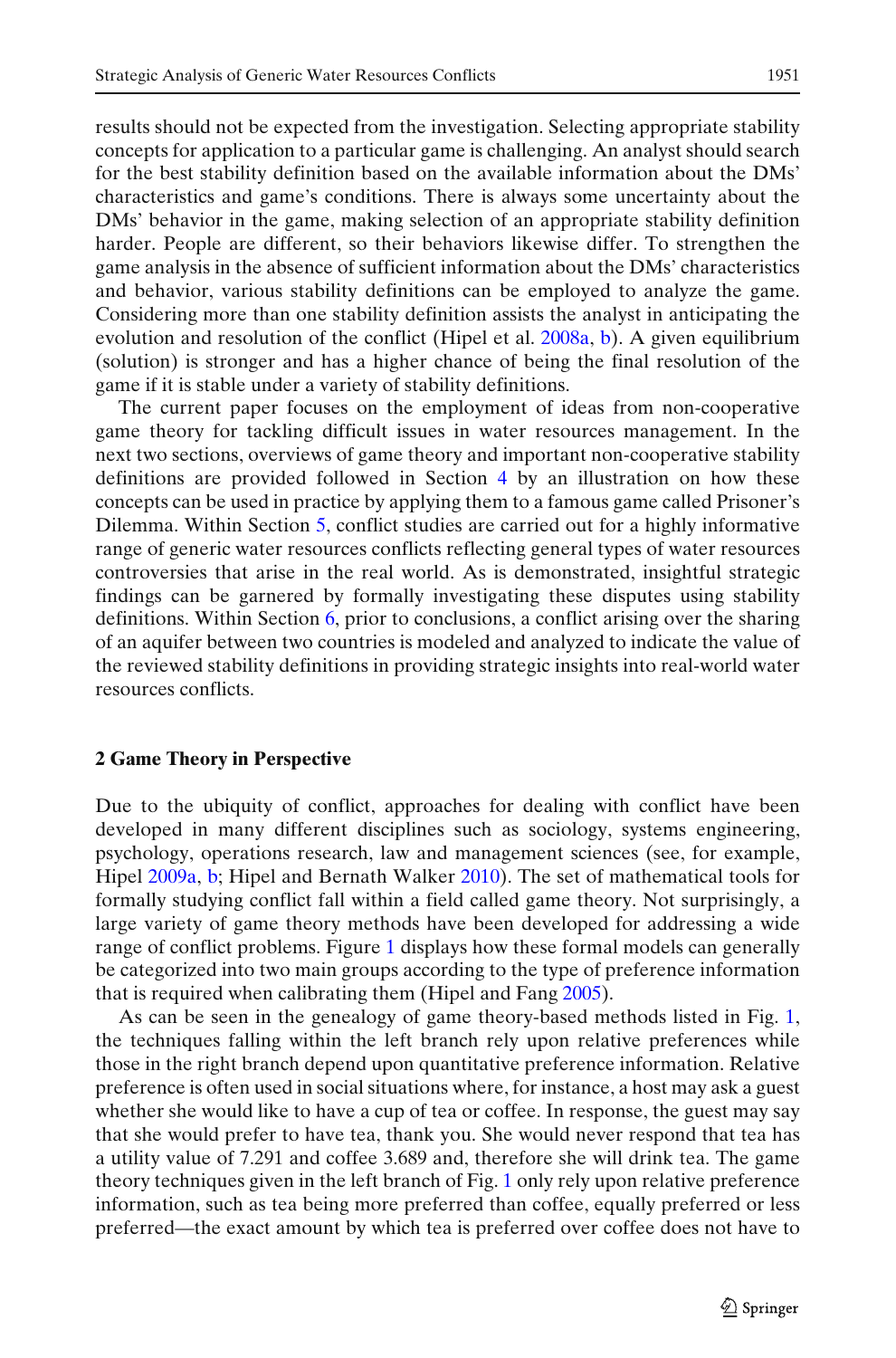<span id="page-3-0"></span>

**Fig. 1** Genealogy of game theory techniques

be given. On the other hand, the methods in the right branch of Fig. 1 require cardinal preference information such as dollars or utility values to represent the worth of states or objects. However, it should be emphasized that all methods listed in both the left and right branches of Fig. 1 possess formal mathematical structures. The ones on the left are non-quantitative in nature, since they only require relative (ordinal) preference information, while those on the right are quantitative, because they need quantitative (cardinal) preferences.

The field of game theory was largely established in [1944](#page-28-0) with the launching of the landmark book by Von Neumann and Morgenstern entitled "Theory of Games and Economic Behavior". This 1944 classic book dealt with the game theory methods listed in the right branch of Fig. 1, which are often referred to as classical game theory techniques. After the end of the Second World War, most research in game theory concentrated on the development of classical game theory methods, which has continued up until the present time. Nonetheless, in [1971](#page-26-0) Howard set off in a radically new direction with the publication of his pioneering book on metagame analysis which created the start of the left branch in Fig. 1. Fraser and Hipe[l](#page-25-0) [\(1979](#page-25-0), [1984\)](#page-25-0) expanded the scope of metagame analysis in an approach called conflict analysis while Fang et al[.](#page-25-0) [\(1993](#page-25-0)) significantly improved and expanded conflict analysis via the development of the Graph Model for Conflict Resolution. As shown in the left branch, Howard [\(1994a,](#page-26-0) [b,](#page-26-0) [1999](#page-26-0)) also developed drama theory as a means for capturing the dynamic aspects of conflict based upon the metaphor of a drama or play, which has been expanded by other authors such as Bryan[t](#page-25-0) [\(2003\)](#page-25-0) and Levy et al. [\(2009a,](#page-27-0) [b\)](#page-27-0).

A unique feature of the metagame-founded methods given in the left branch of Fig. 1 is they are based upon the idea of moves and counter moves among DMs participating in a given conflict in order to ascertain the stability of a given state. In other words, a DM participating in a conflict thinks like a chess player who is contemplating the consequences of making a range of possible moves. For example, if all of the unilateral improvements that one DM can take from the state under consideration can be somehow blocked by counter moves of his competitors, the state is defined to be stable. If this state is stable according to some stability definition for all of the DMs, it is deemed to be an equilibrium or resolution to the conflict since the conflict will certainly stay at that equilibrium if it is reached during the evolution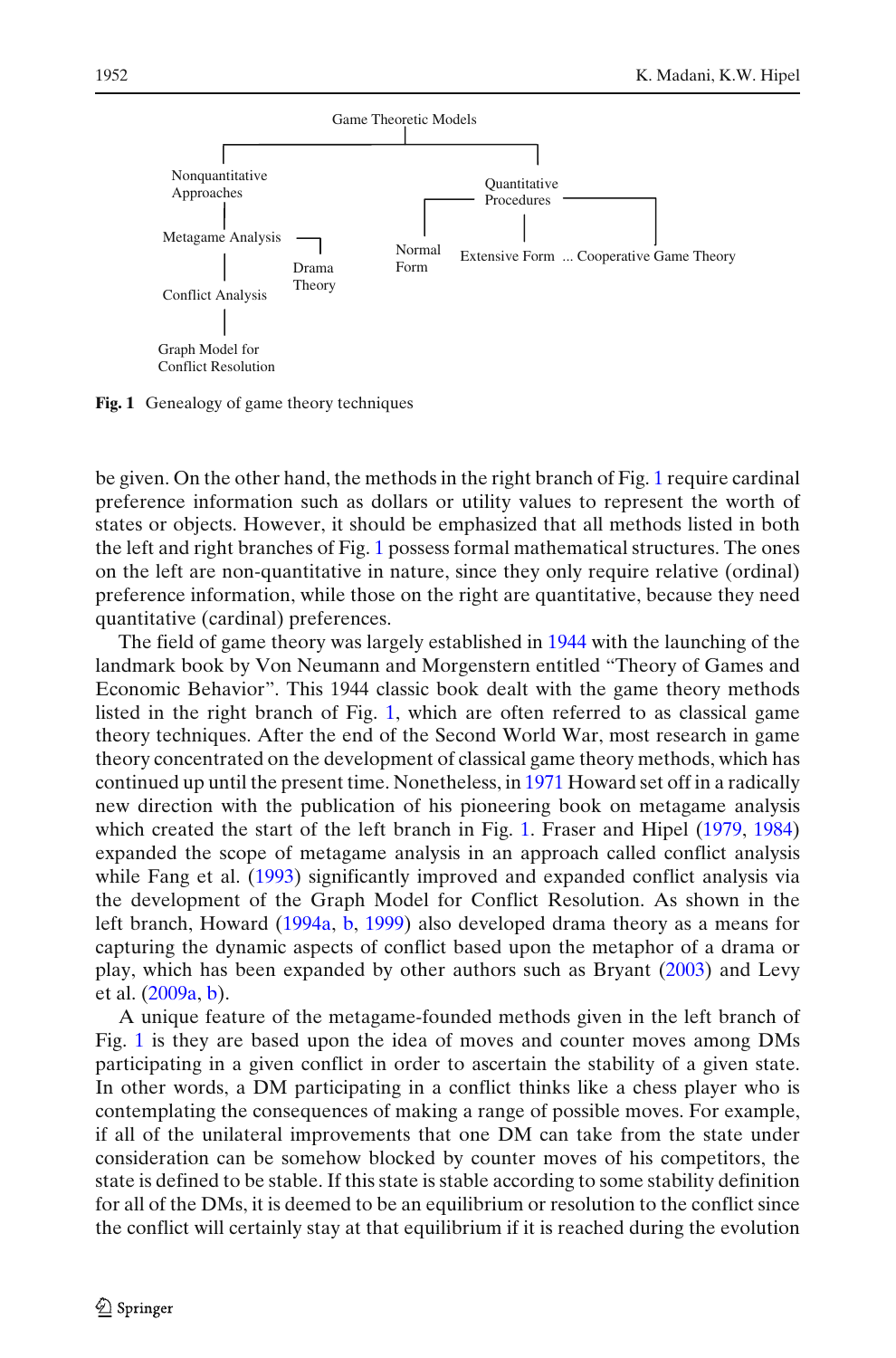of the conflict from the status quo or starting state. The foregoing type of paradigm for ascertaining stability stands in stark contrast to the rather unnatural concept of determining equilibria by maximizing expected utility via a minimax concept as is often done in classical game theory. This type of thought is more like a calculation in economics. Moreover, within the metagame approaches, from any given state DMs can choose to move or stay and move in any order that they desire. Within classical game theory methods expressed in normal form, often called one-shot games, the DMs must decide in advance exactly how they will move.

To better reflect human behavior in a strategic decision making environment, different non-cooperative stability definitions have been proposed which are applicable to non-cooperative games in which the individuals, who may not be willing to cooperate, make individual decisions and compete with one another. Except for the Nash non-cooperative solution concept (Nash [1951](#page-27-0)), additional non-cooperative stability definitions have been applied to water resources games only by a limited number of people who use the Graph Model for Conflict Resolution (GMCR) (Kilgour et al[.](#page-27-0) [1987](#page-27-0); Fang et al[.](#page-25-0) [1993](#page-25-0)) and its associated decision support system (Fang et al[.](#page-25-0) [2003a,](#page-25-0) b; Hipel et al[.](#page-26-0) [2007](#page-26-0), [2008b\)](#page-26-0) in their strategic studies (Okada et al[.](#page-27-0) [1999](#page-27-0); Hipel et al[.](#page-26-0) [2003;](#page-26-0) Noakes et al[.](#page-27-0) [2003;](#page-27-0) Li et al[.](#page-27-0) [2004;](#page-27-0) Gopalakrishnan et al[.](#page-26-0) [2005](#page-26-0); Ma et al[.](#page-27-0) [2005;](#page-27-0) Vieira et al[.](#page-28-0) [2005](#page-28-0); Madani and Hipe[l](#page-27-0) [2007;](#page-27-0) Nandalal and Hipe[l](#page-27-0) [2007;](#page-27-0) Elimam et al[.](#page-25-0) [2008](#page-25-0); Getirana et al[.](#page-25-0) [2008;](#page-25-0) Hipel et al[.](#page-26-0) [2008a;](#page-26-0) Getirana and Malt[a](#page-25-0) [2010\)](#page-25-0). Non-cooperative stability definitions can facilitate predicating the likely outcomes of the game and the expected behavior of the players who give priority to their own objectives, rather than the system objective (as considered by cooperative methods). There is a need for better understanding of the available non-cooperative stability definitions in game theory and their applicability in water resources conflict resolution, as they can provide valuable insights, not obtainable through using cooperative stability definitions.

One popular category of quantitative game theory methods mentioned on the right side of Fig. [1](#page-3-0) is cooperative game theory techniques, which are sometimes referred to as the characteristic function form of the game. Cooperative models are used to examine the interaction of individuals who must cooperatively decide how to fairly divide a "pie" or some resource in an equitable manner. Therefore, the community has a fixed-sized "pie" and the problem is how to cut the pie in order for each competitor to get a "fair" slice of the pie or resource. These models are often used to analyze coalition formation, voting problems or optimal resource allocation problems. Cooperative stability definitions including Core (Gillie[s](#page-25-0) [1953\)](#page-25-0), Nash bargaining solution (Nas[h](#page-27-0) [1950](#page-27-0), [1953](#page-27-0)), Shapley value (Shaple[y](#page-28-0) [1953](#page-28-0)), Nash– Harsanyi solution (Harsany[i](#page-26-0) [1959](#page-26-0)), Nucleolus (Schmeidle[r](#page-28-0) [1969](#page-28-0)), Kalai–Smorodinski solution (Kalai and Smorodinsk[y](#page-27-0) [1975\)](#page-27-0), and  $\tau$ -value (Tij[s](#page-28-0) [1981](#page-28-0)) have been commonly used in modeling water resources games (Straffin and Heane[y](#page-28-0) [1981;](#page-28-0) Young et al[.](#page-28-0) [1981;](#page-28-0) Szidarovszky et al[.](#page-28-0) [1984](#page-28-0); Kilgour et al[.](#page-27-0) [1988](#page-27-0); Dinar et al[.](#page-25-0) [1992](#page-25-0); Dinar and Wol[f](#page-25-0) [1994](#page-25-0); Lejano and Davo[s](#page-27-0) [1995](#page-27-0); Dinar and Howit[t](#page-25-0) [1997;](#page-25-0) Lippai and Heane[y](#page-27-0) [2000;](#page-27-0) Wang et al[.](#page-28-0) [2003;](#page-28-0) Kucukmehmetoglu and Guldme[n](#page-27-0) [2004;](#page-27-0) Wu and Whittingto[n](#page-28-0) [2006;](#page-28-0) Ganji et al[.](#page-25-0) [2007;](#page-25-0) Salazar et al[.](#page-27-0) [2007;](#page-27-0) Wang et al[.](#page-28-0) [2008a,](#page-28-0) [b;](#page-28-0) Kucukmehmetogl[u](#page-27-0) [2009;](#page-27-0) Madan[i](#page-27-0) [2011\)](#page-27-0). As an example of the utilization of concepts from cooperative game theory, consider the recently formulated Cooperative Water Allocation Model (CWAM) of Wang et al. [\(2003](#page-28-0), [2008a](#page-28-0), [b\)](#page-28-0). CWAM constitutes a large-scale optimization model based on ideas from cooperative game theory, economics and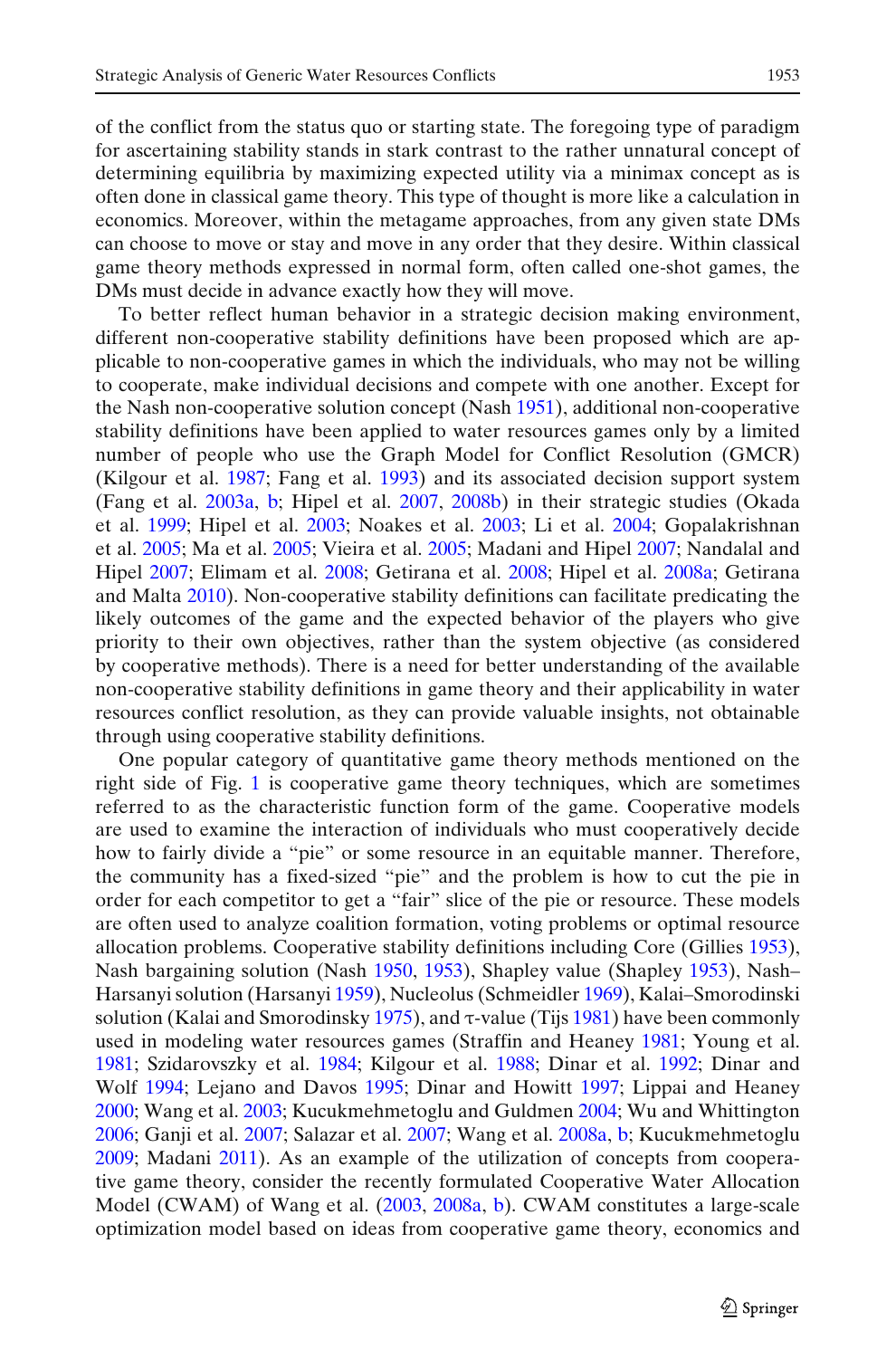hydrology to fairly allocate water among competing users in a river basin. Under the umbrella of a systems approach, CWAM takes into account not only the physical systems consisting of hydrological and environmental factors but also the societal system.

Under the characteristic function form for stability, cooperation can be used in games where groups of players make decisions together, allocation of benefits involves cooperative behavior, competition is between coalitions of players rather than individual players, and consensus may be achieved via a grand coalition of all of the players. Madan[i](#page-27-0) [\(2010](#page-27-0)) argues that most game theory applications in the literature have dealt with water resources games as cooperative games, as cooperative game theory concepts are closer to conventional multi-criteria optimization methods and more convenient to understand for water resources systems engineers. However, these definitions may not reasonably consider the players' behavior in a game which may be rooted in their different factors including, but not limited to, foresight, risk attitude, and knowledge level. Thus, their predictions may not be reliable in some cases, as the final results of the conflicts are highly dependent on such factors. Furthermore, these definitions assume perfect cooperation among those players who can increase their returns by cooperation. In reality, perfect cooperation among the parties may not always exist, as opposing interests of the players, their self-optimizing tendencies, and lack of trust, communication, and clear information may result in non-cooperative behavior (Madan[i](#page-27-0) [2010\)](#page-27-0). Since all water resources conflicts are not necessarily cooperative games, the results gained by cooperative game theory may sometimes be misleading when one is attempting to employ it to investigate societal conflicts of the type that can be more readily handled by the methods given on the left in Fig. [1.](#page-3-0)

Another categorization of quantitative game theory methods listed on the right hand side of Fig. [1](#page-3-0) is the extensive form of the game. In this kind of game, also referred to as a sequential or dynamic game, each player makes a move in a specified order. This sequence is followed until some sort of resolution, or equilibrium state, is reached. Extensive form games with well-defined payoffs are depicted using a tree diagram in which a starting state and all the possible moves available to the first player are drawn as arcs denoting the movements and nodes representing the states. From the states representing the results of the first DM's moves, the second DM's movements can be drawn and likewise for additional players. An important capability of an extensive form game is the modeling of how a DM's strategies and preferences can change over time in a dynamic manner. Extensive form games can be employed to ascertain the effectiveness of environmental laws and regulations for inducing compliance using both "carrot and sticks" incentives (see, for example, Kilgour et al. [1992](#page-27-0); Hipel and Fan[g](#page-26-0) [1994;](#page-26-0) Hipel et al[.](#page-26-0) [1995](#page-26-0); Fukuyama et al[.](#page-25-0) [2000;](#page-25-0) Fang et al[.](#page-25-0) [2002](#page-25-0)). Amit and Ramachandra[n](#page-25-0) [\(2009](#page-25-0)) design a fair contract for managing water scarcity as a two-period principal-agent contract for demand management based on an extensive form mechanism using subgame perfect Nash equilibrium as the solution concept. Another example of the employment of a game theory technique to address a challenging water resources problem is the employment of the nonsymmetric Nash bargaining method within an optimization framework to examine water distributions scenarios in the Mexican Valley (Salazar et al. [2010](#page-28-0)).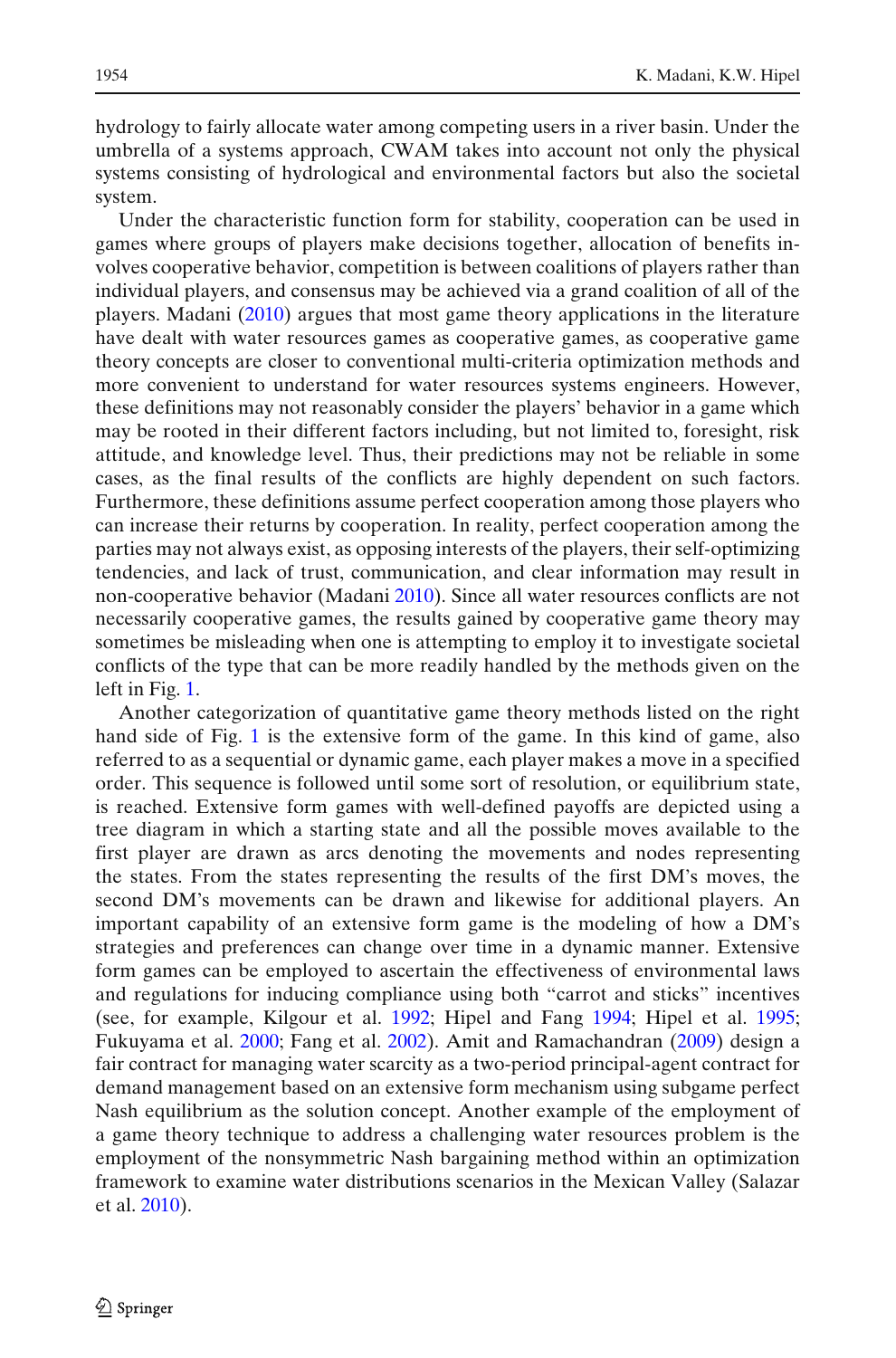<span id="page-6-0"></span>As can be appreciated from the foregoing discussion, game theory methods have a key role to play in water resources and environmental governance. In fact, the import of game theory goes well beyond these domains of applicability. As argued by Hipel and Fan[g](#page-26-0) [\(2005\)](#page-26-0) and Hipel et al. [\(2007](#page-26-0), [2008a,](#page-26-0) [2009a,](#page-26-0) [b\)](#page-26-0), many conflict problems are highly interconnected with other types of disputes. For instance, disagreements over how to combat global warming and climate change are intertwined with debates over how to handle decreasing supplies of fresh water, confront widespread water pollution, respond to increasingly extreme weather conditions, tackle the food crisis, attend to energy scarcity, reverse the growing gap between the rich and poor, turn around sagging industrial output in many regions, address exploding population growth, and enhance security. This great complexity and close interconnectedness of different kinds of systems, or system of systems (Maie[r](#page-27-0) [1998;](#page-27-0) Sage and Cuppa[n](#page-27-0) [2001;](#page-27-0) Sage and Biemer [2007;](#page-27-0) Jamshid[i](#page-26-0) [2009](#page-26-0)), in combination with high risk and deep uncertainty, can lead to unexpected consequences and intense conflict as evidenced by the ongoing food crisis (Hipel et al[.](#page-26-0) [2010](#page-26-0)). Hence, Hipel and Fan[g](#page-26-0) [\(2005\)](#page-26-0) argue that multiple participant-multiple objective decision making is a key characteristic of most types of systems, or system of systems, whether they be societal, environmental, intelligent or integrated systems. Moreover, a participatory, integrative and adaptive approach to governance is needed within an overall system of systems engineering perspective to tackle tough complex problems facing society now and in the future. Accordingly, the authors of this paper encourage both practitioners and researchers to keep in mind the "big picture" when they employ game theory methods to address tough, complex water resources and other kinds of disputes.

### **3 Non-Cooperative Stability Definitions**

The Nash solution concept (Nas[h](#page-27-0) [1951](#page-27-0)) is the most commonly used stability definition in non-cooperative game theory. However, Nash stability only reflects a behavior of a risk-averse myopic player or DM by, implicitly, assuming that a player can only make one decision (strategy choice) while playing the game. This kind of response from players might be far from the reality of DMs' behavior in real world conflicts. Thus, the Nash stability definition often fails to predict accurately the outcomes of conflicts, when applied to real conflict situations, due to restricted assumptions underlying models of players' rationality (Selbira[k](#page-28-0) [1994](#page-28-0)). For instance, based on extensive laboratory studies and real world common pool resources studies, Ostro[m](#page-27-0) [\(1990\)](#page-27-0), the economic sciences Nobel Prize winner in 2009, finds that players do not always follow Nash strategies (Ostrom et al[.](#page-27-0) [1994](#page-27-0)), which are merely based on individual rationality (Ostro[m](#page-27-0) [1998](#page-27-0)). A DM who plays the game following Nash stability ignores the possibility of a countermove by his opponents when judging potential benefits or losses from departure from the current state (changing his decision). However, in real conflicts, before making a choice, DMs often do consider expected reactions (countermoves) of other players. Howar[d](#page-26-0) [\(1971\)](#page-26-0) shows how Nash stability fails to predict obvious equilibria in two commonly-occurring types of generic games called Chicken and Prisoner's Dilemma, which Howard refers to as the breakdown of rationality.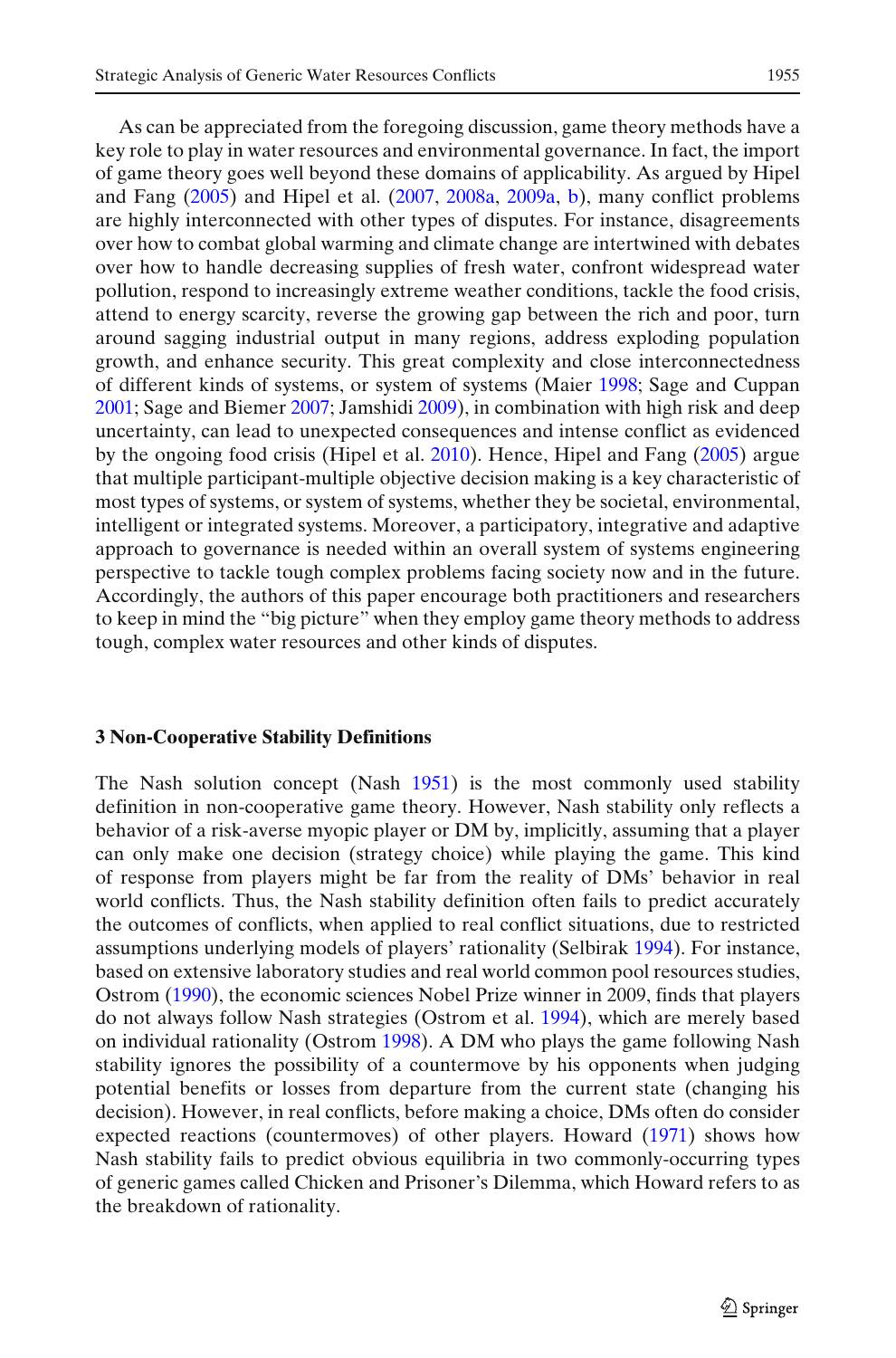To improve the myopic Nash solution concept, other stability definitions have been suggested for use with the methods given on the right in Fig. [1,](#page-3-0) in which a DM tries to envision the counter-moves his opponent may choose in response to his unilateral moves (Selbira[k](#page-28-0) [1994\)](#page-28-0). These stability definitions, which reflect different types of human behavior under conflict and allow for a certain number of moves and counter-moves during the course of a game, include (but are not limited to) General Metarationality (GMR) (Howar[d](#page-26-0) [1971](#page-26-0)), Symmetric Metarationality (SMR) (Howar[d](#page-26-0) [1971\)](#page-26-0), Sequential Stability (SEQ) (Fraser and Hipe[l](#page-25-0) [1979,](#page-25-0) [1984\)](#page-25-0), Limited-Move Stability (Zagar[e](#page-28-0) [1984;](#page-28-0) Kilgour et al[.](#page-27-0) [1987](#page-27-0); Fang et al[.](#page-25-0) [1993](#page-25-0)) and Non-Myopic Stability (Brams and Wittma[n](#page-25-0) [1981](#page-25-0)). These stability definitions have been shown to be reliable in predicting the final resolution of different historical water and environmental resources conflicts (Fang et al[.](#page-25-0) [1993;](#page-25-0) Hipel et al[.](#page-26-0) [1997;](#page-26-0) Noakes et al[.](#page-27-0) [2003;](#page-27-0) Ma et al[.](#page-27-0) [2005;](#page-27-0) Hamouda et al[.](#page-26-0) [2006](#page-26-0)) and can provide a new perspective on how water conflicts, especially those with socio-political implications, can be better understood and resolved.

Kilgour et al[.](#page-25-0) [\(1984](#page-27-0)) and Fang et al. [\(1989](#page-25-0), [1993](#page-25-0)) compared a wide range of noncooperative solution concepts. These stability definitions can be categorized based on the following characteristics:

- 1. Foresight (number of moves or degree of reflection): This is the total number of moves and countermoves considered by the DM before unilaterally changing his decision (Selbira[k](#page-28-0) [1994](#page-28-0)). The first move is always assumed to be the DM's departure from a given state (outcome). The second move is the reaction by an opponent. In case of two DMs, the third move is his planned counter-reaction, and so on. In games with *n* players  $(n > 2)$ , the *k*th  $(k > 2)$  move can be by an opponent different from the one who made the *k*−1th move) or by the DM who made the first move. Generally, DMs have different levels of foresight in the game and might consider a different number of moves and counter-moves before making any decision.
- 2. Willingness to disimprove: Disimprovement is a unilateral movement to a state which is less preferred than the current state. Based on different stability definitions, different DMs might be willing to make disimprovements during the game.
- 3. Knowledge of preferences: A DM in the game may only be aware of his own preferences or may be aware of the preferences of all DMs in the game.

A qualitative comparison of the aforementioned non-cooperative stability definitions appears in Table [1.](#page-8-0) This table shows how different stability definitions can represent diverse kinds of behavior by DMs with various characteristics, reflecting a broad range of human behavior in conflict situations, from cautious and conservative to strategic and proactive, and from naive to sophisticated (Hipel et al[.](#page-26-0) [1997](#page-26-0)). A DM with a high level of foresight thinks further ahead. Nash stability has low foresight, and the level of foresight increases from Nash stability with the lowest foresight to Non-Myopic stability with the highest foresight, as indicated in the third column from the left in Table [1.](#page-8-0) Limited-Move stability has a variable foresight level given by the number of movements considered by the DM before making a decision. Some stability definitions, such as Limited-Move and Non-Myopic stabilities, allow strategic disimprovements (temporarily move to a worse state in order to reach a more preferred outcome eventually). Other stability definitions, such as Nash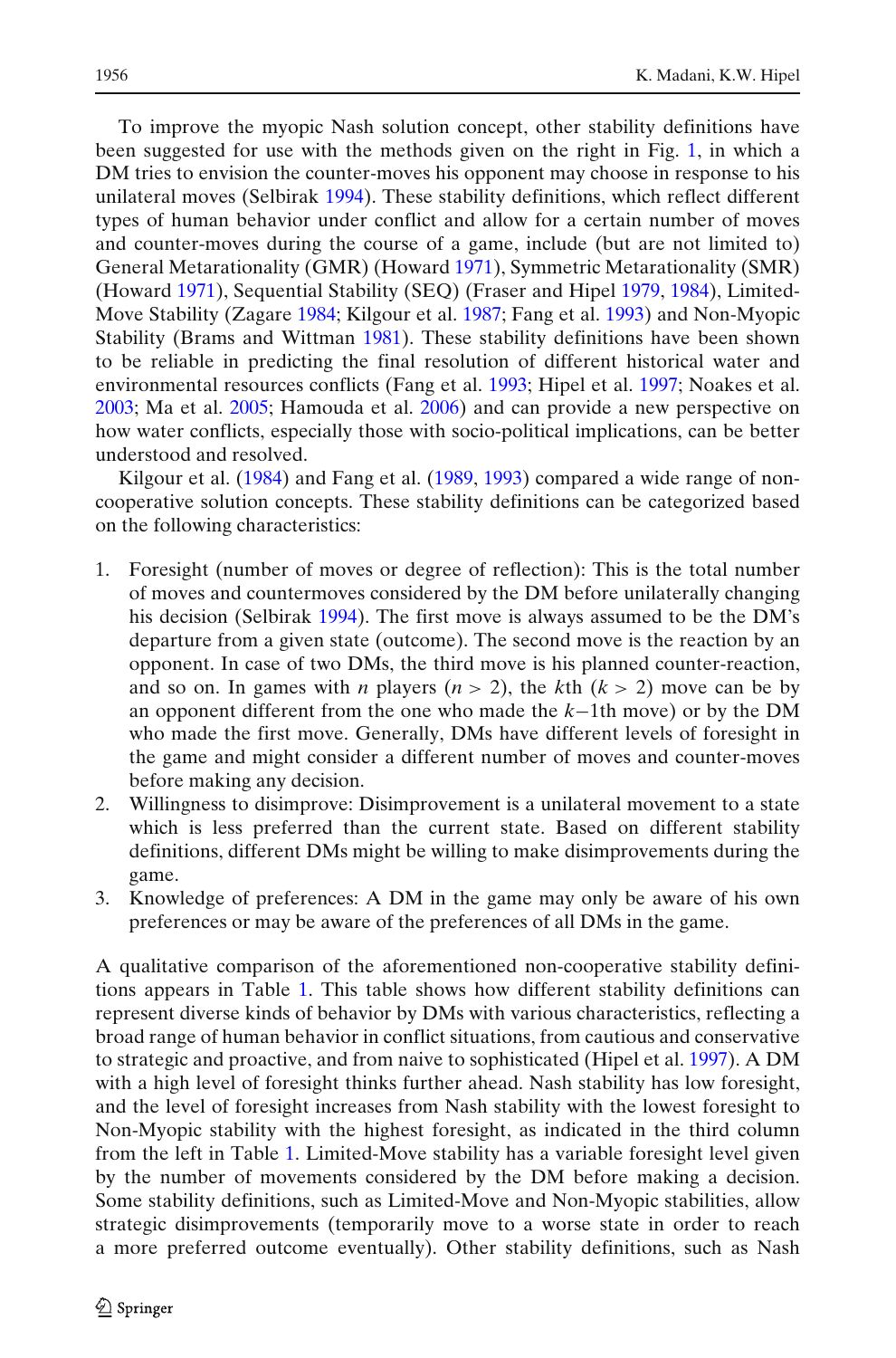| Solution concept                       | Stability description                                                                                            | Characteristics       |                             |             |  |  |  |
|----------------------------------------|------------------------------------------------------------------------------------------------------------------|-----------------------|-----------------------------|-------------|--|--|--|
|                                        |                                                                                                                  | Foresight             | Disimprovement Knowledge of | preferences |  |  |  |
| Nash Stability                         | Decision maker cannot<br>unilaterally move to a more<br>preferred state                                          | Low<br>$(1$ move)     | Never                       | Own         |  |  |  |
| General<br>Meta-Rationality<br>(GMR)   | All unilateral improvements<br>are blocked by subsequent<br>unilateral moves by others                           | Medium<br>$(2$ moves) | By opponent                 | Own         |  |  |  |
| Symmetric<br>Meta-Rationality<br>(SMR) | All unilateral improvements<br>are still blocked even after<br>possible responses by the<br>original player      | Medium<br>$(3$ moves) | By opponents                | Own         |  |  |  |
| Sequential Stability<br>(SEQ)          | All unilateral improvements<br>are blocked by subsequent<br>unilateral improvements<br>by others                 | Medium<br>$(2$ moves) | Never                       | All         |  |  |  |
| Limited (h)-Move<br>Stability          | All players are assumed to act Variable<br>optimally and maximum<br>number of state transitions<br>is specified  | (h moves)             | Strategic                   | All         |  |  |  |
| Non-Myopic<br>Stability                | Limiting case of limited move<br>stability as the maximum<br>number of state transitions<br>increase to infinity | Unlimited             | Strategic                   | All         |  |  |  |

<span id="page-8-0"></span>**Table 1** Stability definitions and human behavior

stability and SEQ, never allow disimprovements. Others, such as GMR and SMR, permit strategic disimprovements by opponents only. Different stability definitions also imply different levels of preference knowledge. Under Nash stability, GMR and SMR, a DM only needs to know his own preferences, while under SEQ, Limited-Move and Non-Myopic stabilities, the DM must know the preference information for all other DMs of the game (Hipel et al[.](#page-26-0) [2003](#page-26-0)). Each stability definition is described in more detail in the next section and illustrated by applying it to a famous game called Prisoner's Dilemma.

## **4 Definitions**

The non-cooperative stability definitions outlined in Table 1 are explained in this section. In order to fully appreciate what they mean in reality, each of these kinds of stability is applied to the game of Prisoner's Dilemma. For exact mathematical definitions, one can refer to the book by Fang et al[.](#page-25-0) [\(1993](#page-25-0)).

### 4.1 Nash Stability

A state *s* is Nash stable for player *i*, if and only if (iff) there are no unilateral improvements available to player *i* from state *k* (the set of DM *i*'s unilateral improvements from state *s* is an empty set  $(R_i^+(s) = \emptyset)$ ). In other words, if DM *i*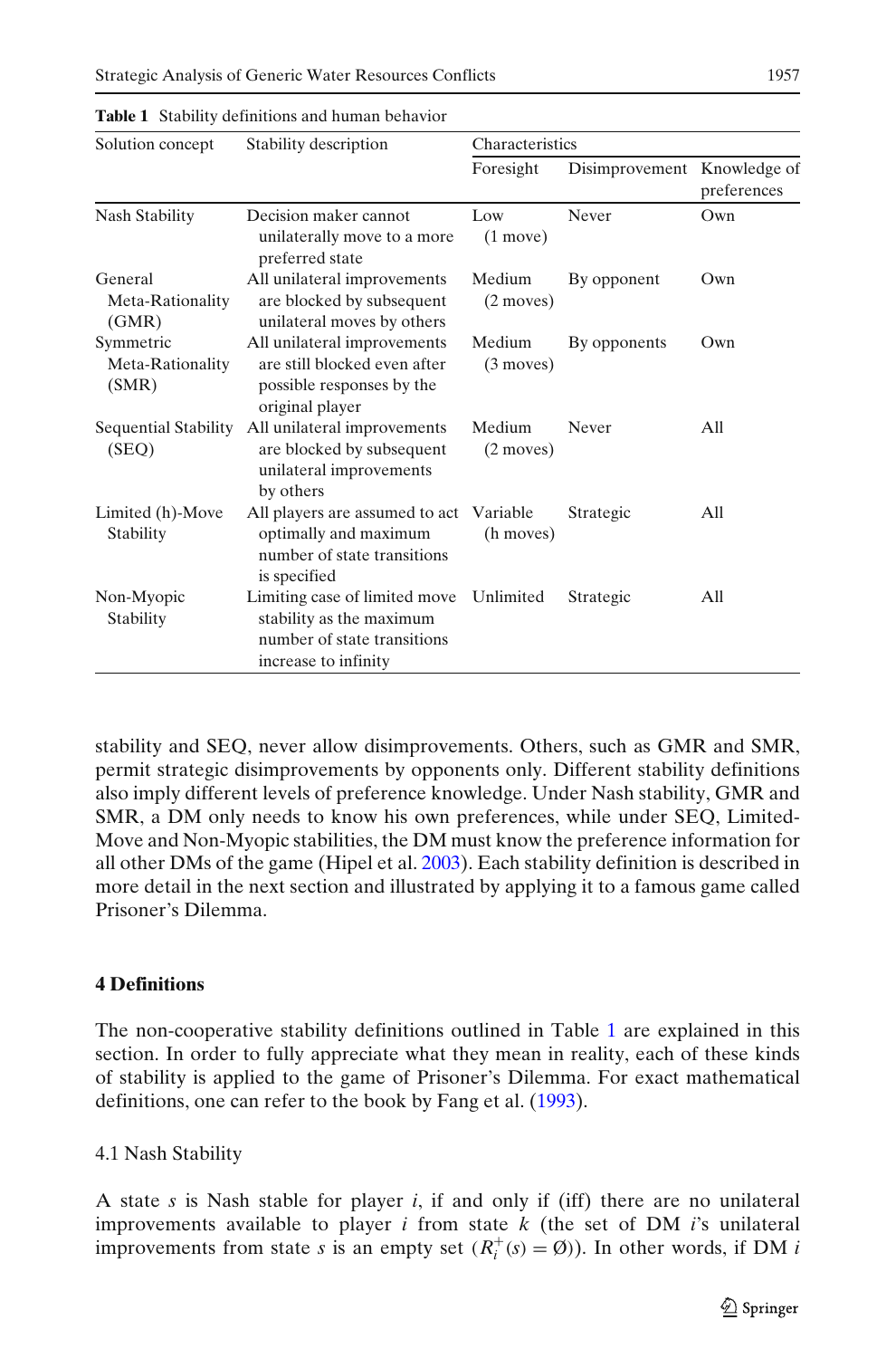<span id="page-9-0"></span>cannot do any better by changing his decision, given the decisions of his opponents, he has no incentive to move from state *s*. If state *s* is Nash Stable for all DMs (there is no DM who can do any better by changing his decision, given the decisions of his opponents), *s* is a Nash Equilibrium (Nas[h](#page-27-0) [1951\)](#page-27-0).

Figure 2 shows the Prisoner's Dilemma (PD) game written in normal or matrix form. Each of two captured bank robbers can either confess (C) to the sheriff by telling him where the money is hidden or not confess (DC for don't confess). If a robber confesses he is given a reduced jail sentence. Each cell contains two numbers or values, where a higher number means more preferred. The value on the left is player 1's preference or payoff; the second value is player 2's payoff. The strategies (decisions) which yield the payoffs of each cell are given on the left of the matrix for the first player and on top of the table for the second player. The given payoffs are ordinal and higher payoffs are more preferred, so state (C, C) which occurs when both players confess, is better for player 1 than state (DC, C) in which he does not confess but player 2 confesses, since the preferences for DM 1 for state (C, C) and (DC, C) are 2 and 1, respectively.

To explain how Nash stability is calculated, consider state (C, C). If the conflict is at this state, player 1 can cause the game to move from state  $(C, C)$  to  $(DC, C)$ by changing his strategy selection from C to DC. As just pointed out, (DC, C) is less preferred to  $(C, C)$  by DM 1. Hence, state  $(C, C)$  is Nash stable for player 1. Looking at state (C, C) from player 2's viewpoint, notice in Fig. 2 that DM 2 can make the conflict move from state  $(C, C)$  to state  $(C, DC)$  by changing his strategy selection from C to DC. Because state  $(C, DC)$  is less preferred by DM 2 to  $(C,$ C), it is not advantageous for DM 2 to alter his strategy choice and, therefore, state (C, C) is Nash stable for him. Since (C, C) is Nash stable for both of the DMs, it constitutes a Nash equilibrium. In fact, it is the only Nash equilibrium in the game of Prisoner's Dilemma. State (DC, DC) is not Nash-stable for any of the DMs. State (DC, C) is Nash-stable for player 2 but not Nash-stable for player 1. The opposite is true for state (C, DC). Therefore, if the players behave according to Nash stability, they end up in state  $(C, C)$  which is Pareto-inferior to state  $(DC, DC)$ , since it is less preferre[d](#page-26-0) by both DMs to state  $(C, C)$ . This is what Howard  $(1971)$  refers to as a breakdown of rationality. A Nash player has very low foresight, knows nothing about his opponent's preferences, takes no risk and can make only one move. Not all real DMs in conflicts are Nash players (Ostro[m](#page-27-0) [1998\)](#page-27-0). In practice, depending on the conditions of the game, players might decide to play the game differently to end up in the optimal result consisting of state (DC, DC). To model the behavior of non-Nash-players, other solution concepts must be considered.

| na                         | <b>Player 2</b> |     |  |  |  |
|----------------------------|-----------------|-----|--|--|--|
|                            | DC              |     |  |  |  |
| Don't Confess<br>(DC)      | 3,3             | 1,4 |  |  |  |
| Player 1<br>Confess<br>(C) | 4,1             | 2,2 |  |  |  |

#### **Fig. 2** Prisoner's dilemma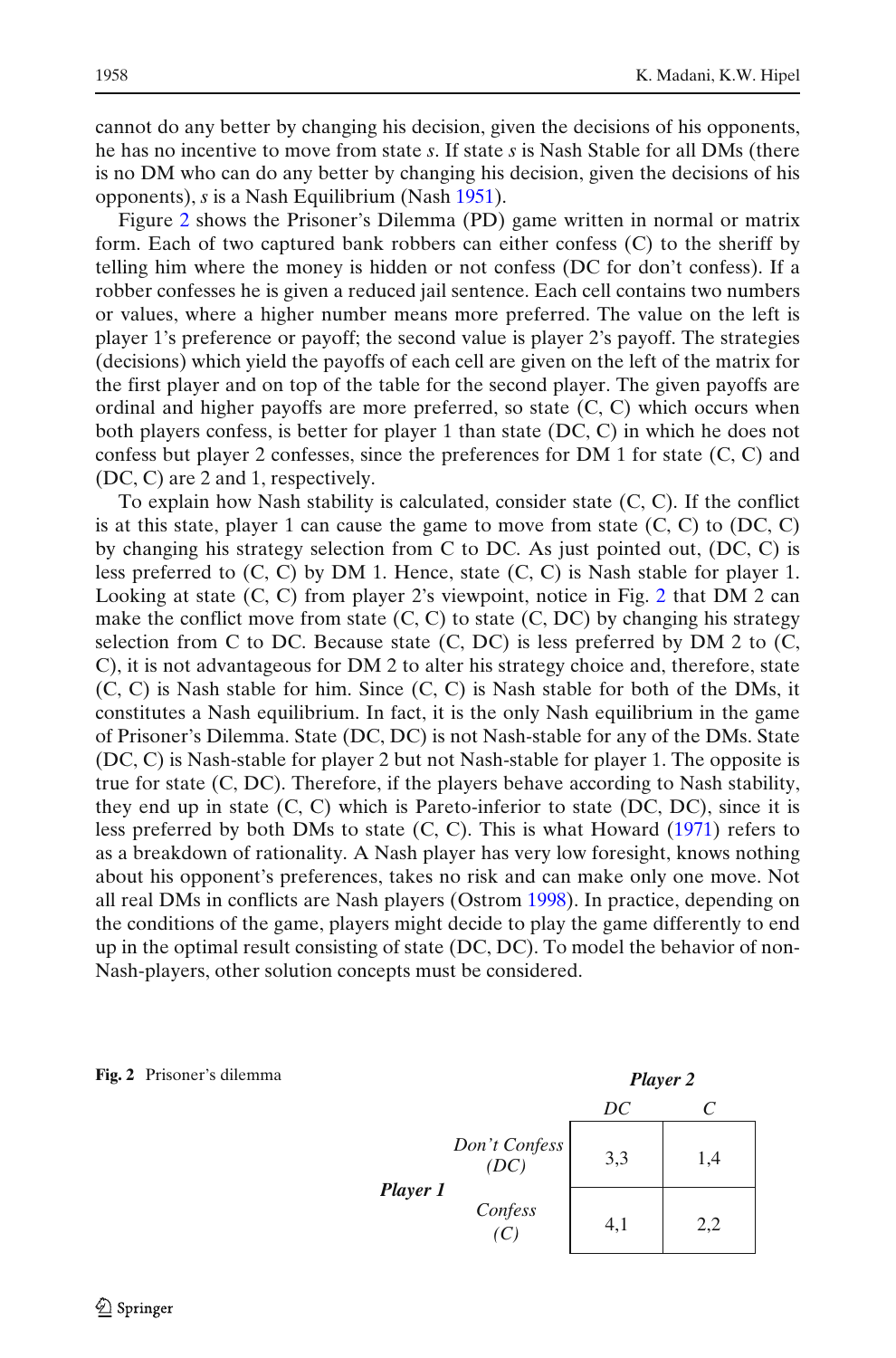### 4.2 General Metarationality

State *s* is GMR stable for DM *i* iff every unilateral improvement of player *i* from *s* can be blocked (sanctioned) by player *j*'s movement to a better or worse state (improvement or disimprovement). In response to player *i*'s improvement from *s* to *x*, player *j* may even hurt himself by moving to state *z* with a lower payoff for both players to punish (block or sanction) player *i*'s improvement. Therefore, the payoff of state *z* can either be higher or lower than state *x* for player *j* but it is definitely lower for player *i*. In such a situation, player *i* prefers not to move from *s*. Therefore, *s* is GMR stable for player *i*. If a given state is GMR stable for all players of the game, that state is a GMR equilibrium (Howar[d](#page-26-0) [1971](#page-26-0)).

Consider why state (DC, DC) is GMR stable for DM 1 in Prisoner's Dilemma. Notice that DM 1 can cause the game to move from state  $(DC, DC)$  to  $(C, DC)$  by changing his strategy selection from DC to C. Because (C, DC) is more preferred to state (DC, DC) by DM 1, this movement is referred to as a unilateral improvement by DM 1. From state (C, DC), DM 2 can unilaterally make the game progress from state  $(C, DC)$  to state  $(C, C)$  by changing his strategy from DC to C. Since state (C, C) is less preferred to the starting state (DC, DC) by DM 1, state (DC, DC) is GMR stable for DM 1. In a similar fashion, one can explain why state (DC, DC) is GMR stable for DM 2. Because state (DC, DC) is GMR stable for both players, this state forms a GMR equilibrium. State *s* is also GMR stable for player *i* if he has no unilateral improvements from state *s* (the set of player *i*'s unilateral improvements from state *s* is an empty set  $(R_i^+(s) = \emptyset)$ ). Thus, a Nash equilibrium is also a GMR equilibrium. Hence, state  $(C, C)$  is another GMR equilibrium in the PD game.

The GMR stability definition simulates the behavior of a very conservative player who is aware of his opponents' preferences (perfect information). Such a player avoids any risk in making decisions. GMR stability definition is only applicable to evolving games with at least two moves available to each player since in one-move (one-shot) games no counteraction is possible in response. The Nash stability concept is suitable for one-shot games where the game does not pass any state in transition from the status-quo to the final outcome. Application of Nash stability definitions to real world games which are not one-shot games (e.g. common pool resources games), may result in predictions which may not be valid in practice (Ostro[m](#page-27-0) [1998\)](#page-27-0). A GMR player has a horizon of two moves, while a Nash player sees only one move ahead.

## 4.3 Symmetric Metarationality

State *s* is SMR stable for player *i* iff not only every unilateral improvement of player *i* from *s* to *x* is sanctioned by player *j*'s movement from *x* to *z*, but also no unilateral movement is available to player *i* from *z* to *y* where payoff of player *i* at *y* is higher than his payoff at *s*. State *s* is also SMR stable if player *i* has no unilateral improvements from state  $s$  ( $R_i^+(s) = \emptyset$ ). Thus, a Nash equilibrium is also an SMR equilibrium. SMR is a more restrictive stability definition than GMR and hence is a subset of GMR. SMR is similar to GMR except that player *i* considers not only his own possible moves and possible reactions of player *j* to his moves, but also his chances to respond to player *j*'s reactions. An SMR player has a horizon of three moves and he anticipates that the conflict ends after his own counter-response. An SMR player is very conservative and has more foresight than a GMR player.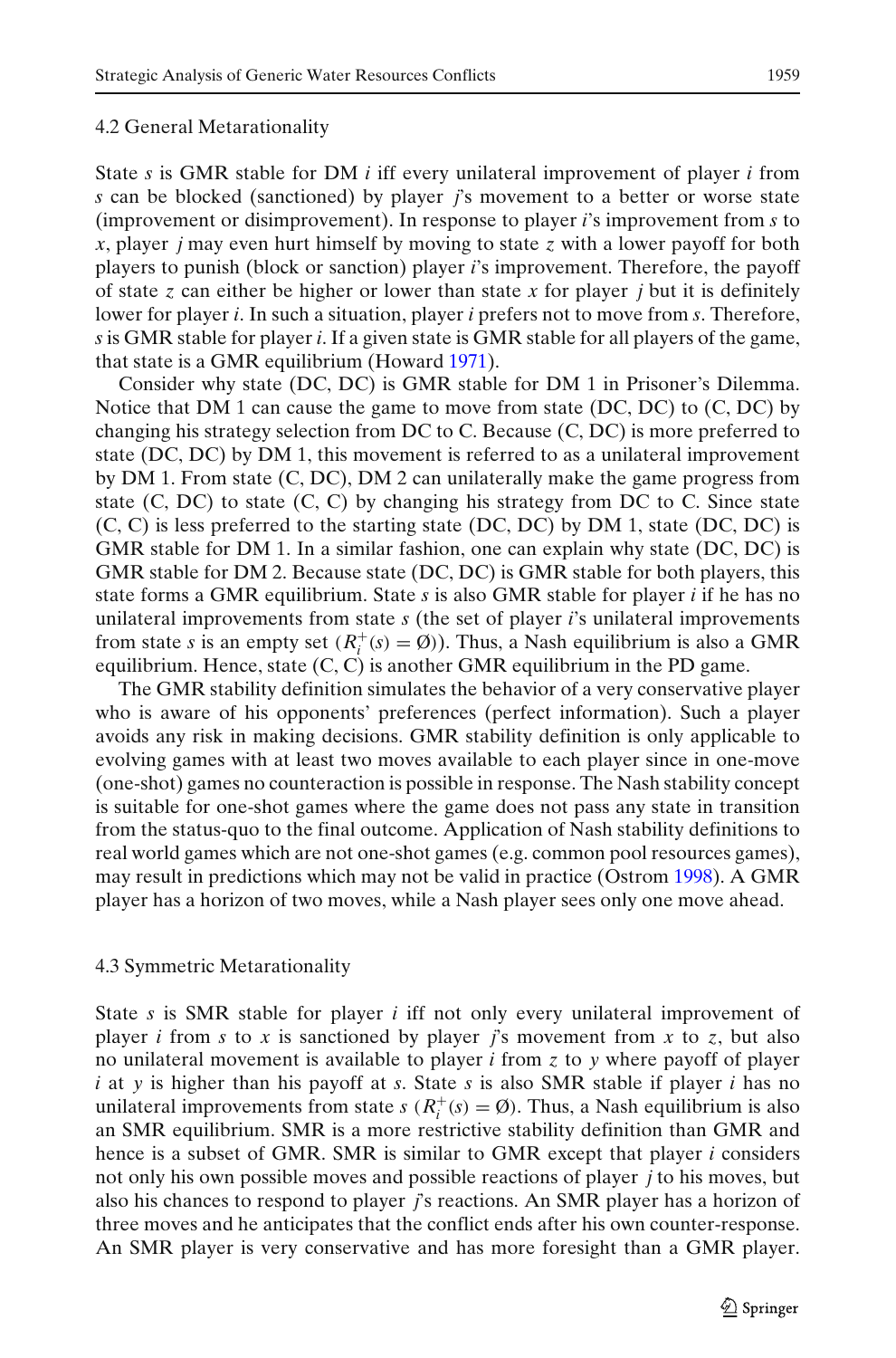This player assumes that in response to his decisions, opponents might even hurt themselves to block his moves. Similar to GMR, SMR is suitable for games where more than one move is allowed (Howar[d](#page-26-0) [1971\)](#page-26-0).

In the PD game, state (DC, DC) is SMR stable for player 1. Specifically, if he changes his strategy from DC to C to form state (C, DC), player 2 responds by changing his strategy from DC to C to create  $(C, C)$  which is less preferred to  $(DC, C)$ DC) by player 1. In this situation, player 1 can only react by switching from C to DC to bring about state (DC, C) which is less preferred by him to the starting state (DC, DC). Since player 1 cannot escape from player 2's sanction, state (DC, DC) is SMR stable for player 1. Similarly, (DC, DC) is SMR stable for player 2. Thus, state (DC, DC) is an SMR equilibrium. The other SMR equilibrium of the PD game is (C, C) at which no player has any available unilateral improvement.

## 4.4 Sequential Stability

SEQ is a restricted version of GMR (a subset of GMR) in which player *j* can only respond to player *i*'s unilateral improvement by a credible action (only a unilateral improvement, not a unilateral movement). This means that a state *s* is SEQ for player *i* iff he is deterred from taking any unilateral improvement from *s* because of a credible action available to *j* which results in a state less preferred (for player *i*) than *s* (Fraser and Hipe[l](#page-25-0) [1979](#page-25-0)).

Consider why state (DC, DC) in the PD game is sequentially stable for player 1. Notice that player 1 takes advantage of a unilateral improvement when he causes the game to move from state (DC, DC) to state  $(C, DC)$  by changing his strategy from DC to C. However, player 2 can sanction this unilateral improvement by taking advantage of his own unilateral improvement from state (C, DC) to (C, C). Because state  $(C, C)$  is less preferred to the initial state  $(DC, DC)$ , the starting state is  $SEQ$ stable for player 1. Likewise, one can explain why state (DC, DC) is SEQ stable for player 2. Thus, state (DC, DC) is an SEQ equilibrium. State *s* is also SEQ stable for player *i* if player *i* has no unilateral improvements from state *s* ( $R_i^+(s) = \emptyset$ ). Hence, state  $(C, C)$  is an SEQ equilibrium.

An *SEQ* player has medium foresight (a horizon of two moves distant) and is not as conservative as SMR and GMR players as he takes some risks by assuming that his opponents are never willing to hurt themselves in order to sanction his unilateral improvements. Accordingly, this type of behavior is often observed in real world disputes.

# 4.5 Limited-Move Stability

Based on the Limited Move Stability concept, a player *i* can imagine a sequence of moves and counter-moves for a horizon of length *h*. State *s* is *Lh* stable for player *i* when he finds it stable at horizon *h*. To find if a state *s* is stable for player *i* under this definition, the sequence of movements is expressed using an extensive form game (similar to a decision tree with more than one DM where the first DM is player *i*) and backward induction is employed to determine stability. It is assumed that all players are rational and act optimally (players only make a unilateral movement if they are sure they can increase their payoff eventually) within *h* transitions from *s* (player *i* makes the first movement from *s*) (Zagar[e](#page-28-0) [1984;](#page-28-0) Kilgour et al[.](#page-27-0) [1987](#page-27-0)).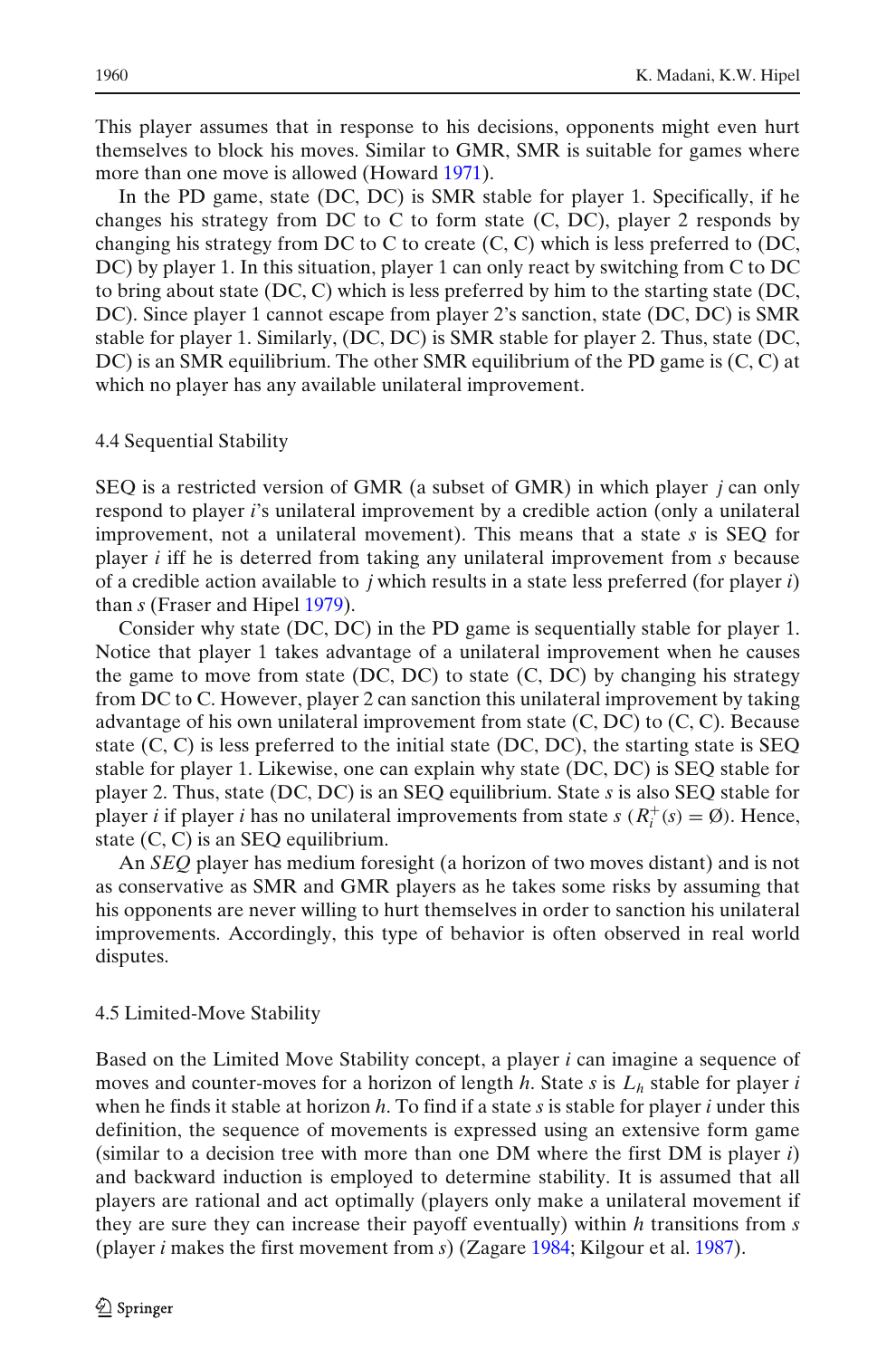Figure 3 shows the  $L_3$  stability analysis of state (DC, DC) for Player 1 in the PD game (Fig. [2\)](#page-9-0). Each node represents a state or possible outcome. The left and right entries in parentheses indicate the payoffs for players 1 and 2, respectively, and preferred selections are marked by arrows. The stability analysis works backwards up the tree and asks what the rational strategy choice of each player is at each node (decision point) (Zagar[e](#page-28-0) [1984](#page-28-0)). Starting from the first node (DC, DC) at the top left of Fig. 3, player 1 can unilaterally move the game to state  $(C, DC)$  by changing his strategy from DC to C (Don't Stay is written on the branch joining these two states in Fig. 3), or stay at (DC, DC) (Stay). From (C, DC), Player 2 can move unilaterally to (C, C) or stay at (C, DC). Finally, Player 1 can change his strategy and move the game to state  $(DC, C)$  or stay at  $(C, C)$ . The total number of moves and countermoves in this analysis is three. Since the stability analysis is being carried out from the viewpoint of Player 1, he should be the one who starts the game. This leaves one move to Player 2 and another move to Player 1. To find if (DC, DC) is stable for Player 1, backward induction is employed moving from the last node  $(C, C)$  to the first node (DC, DC) of the tree (right to left in Fig. 3). Between states (DC, C) and  $(C, C)$ , on the top right of the diagram, player 1 prefers  $(C, C)$  because of the higher payoff he gains at  $(C, C)$ . Thus, player 1 will stay at  $(C, C)$  and will not change his strategy. To indicate that player 1 prefers to stay, an arrow is drawn from the top (C, C) node to the bottom (C, C) node. Moving one node to the left, at (C, DC) player 2 prefers  $(C, C)$  to  $(C, DC)$  and is not willing to stay at  $(C, DC)$ , so an arrow is drawn from  $(C, DC)$  to  $(C, C)$ . At  $(DC, DC)$  player 1 should decide between  $(DC,$ DC) and (C, C). Since his payoff of 3 at (DC, DC) is higher than his payoff of 2 at  $(C, C)$ , he prefers to stay at (DC, DC). Therefore, state (DC, DC) is  $L_3$  stable for player 1. Similarly, state (DC, DC) is  $L_3$  stable for player 2. Thus, state (DC, DC) is an  $L_3$  equilibrium for the game. The game has another  $L_3$  equilibrium which occurs at state  $(C, C)$ . Similarly, states  $(DC, DC)$  and  $(C, C)$  are  $L_2$  equilibria in the game. State (DC, DC) is the only  $L_1$  equilibrium in the PD game.

The  $L_1$  and  $L_2$  Stability concepts simulate the behavior of a short-sighted or myopic player who may anticipate only one or two moves into the future (an  $L_1$ ) stable state is also Nash stable and the two solution concepts are mathematically equivalent). However, a player with a long planning horizon can think about many moves and counter-moves into the future. Generally, an  $L<sub>h</sub>$  player is willing to make



**Fig. 3** L3 stability analysis of state (DC, DC) for Player 1 in the PD game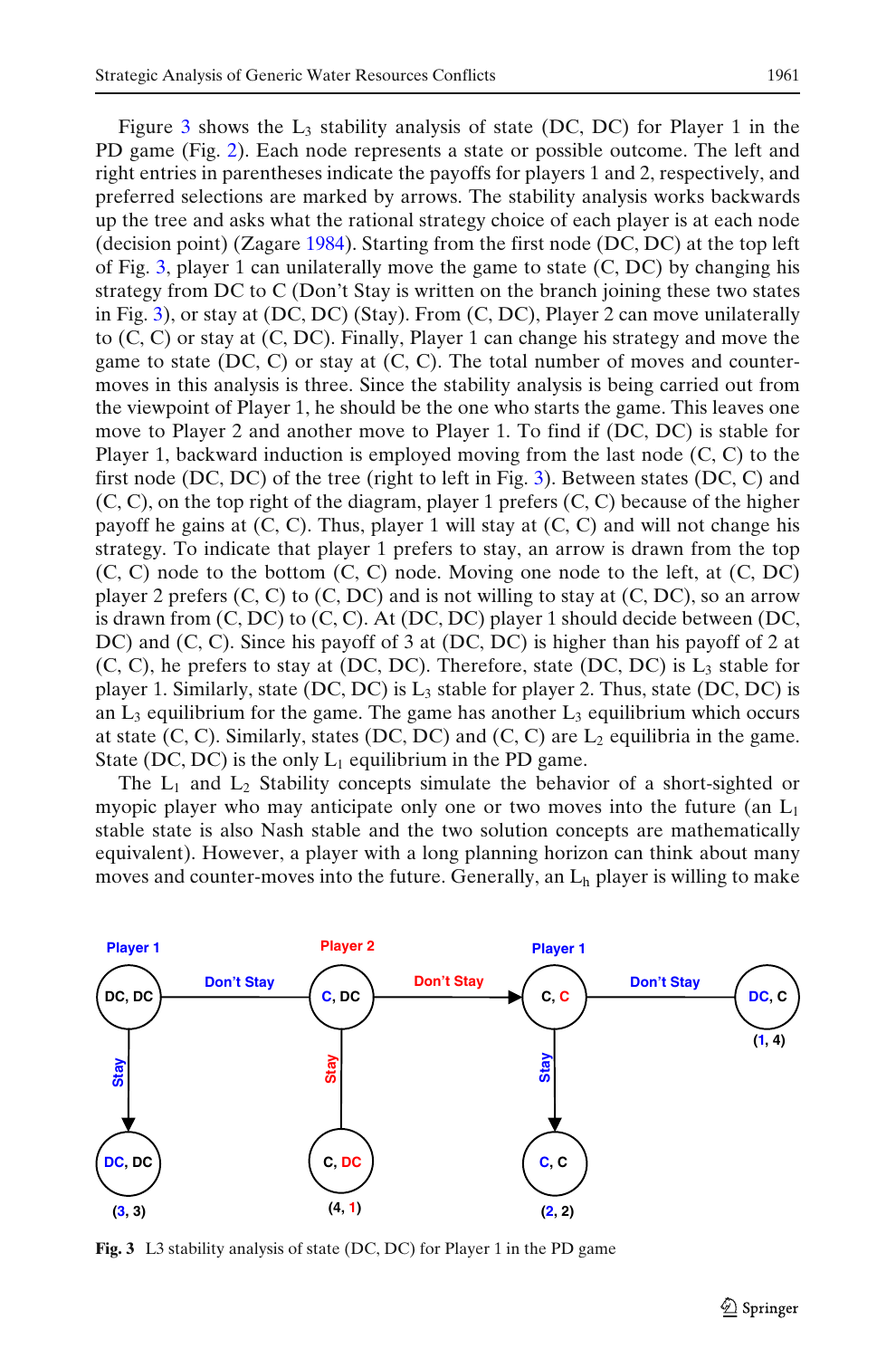strategic disimprovements when  $h > 1$ , meaning that he is willing to temporarily move to a less-preferred state while he knows the sequence of moves and countermoves will lead to a more preferred state eventually.

### 4.6 Non-Myopic Stability

Non-Myopic Stability is a special case of Limited-Move Stability in which the horizon *h* increases without bound. A Non-Myopic player has immense foresight and can think about all possible moves and counter-moves into the future. Figure 4 shows the Non-Myopic stability analysis for state (C, C) for Player 2 in the PD game. For a state to be a Non-Myopic equilibrium, the process must not cycle back to the original state. Thus, the sequence of moves and counter-moves must terminate as soon as the game cycles back to the original state and the players should not be allowed to make any further movement. In a  $2 \times 2$  game, there must be no cycle over the four states and the number of moves should be limited to 4. Thus, in a  $2 \times 2$  game, a Non-Myopic stable state is also  $L_4$  stable and vice-versa. Since a 2  $\times$  2 game is the simplest game, the number of moves considered by a Non-Myopic player, in general, is always more than or equal to 4. As shown in Fig. 4, state  $(C, C)$  is Non-Myopic  $(L_4)$  stable for player 2. Since the game is symmetric,  $(C, C)$  is also Non-Myopic  $(L_4)$ stable for player 1, and therefore, is a Non-Myopic  $(L_4)$  equilibrium in the PD game. State (DC, DC) is the other Non-Myopic  $(L_4)$  equilibrium of this game (Brams and Wittma[n](#page-25-0) [1981\)](#page-25-0).

Non-Myopic and Limited-Move stability definitions may not provide as many practical insights as the other solution concepts (Hipel et al[.](#page-26-0) [2008b](#page-26-0)), as the notion of unlimited strategizing has been challenged (Costa-Gomes et al[.](#page-25-0) [2001](#page-25-0); Johnson et al[.](#page-26-0) [2002;](#page-26-0) Camere[r](#page-25-0) [2003](#page-25-0)) by arguing that DMs are often incapable of thinking more than a few moves ahead in interactive decision situations. Such an argument is consistent with the findings of Ostro[m](#page-27-0) [\(1998](#page-27-0)) who discovered backward induction to be unreliable for predicting the outcomes of real-world common pool resources games.

Figure [5](#page-14-0) indicates the interrelationships of the solution concepts, introduced so far, in *n* player ordinal games. Nash Stability  $(L<sub>1</sub>)$  with its limited foresight and number of moves is a subset of SMR, SEQ and GMR. SMR and SEQ are both subsets of GMR. Therefore, state  $(C, C)$  in the PD game shown in Fig. [2](#page-9-0) which is a Nash equilibrium is also an equilibrium under SMR, SEQ and GMR.  $L_2$  is a subset



**Fig. 4** Non-myopic (L4) stability analysis of state (C, C) for Player 2 in the PD game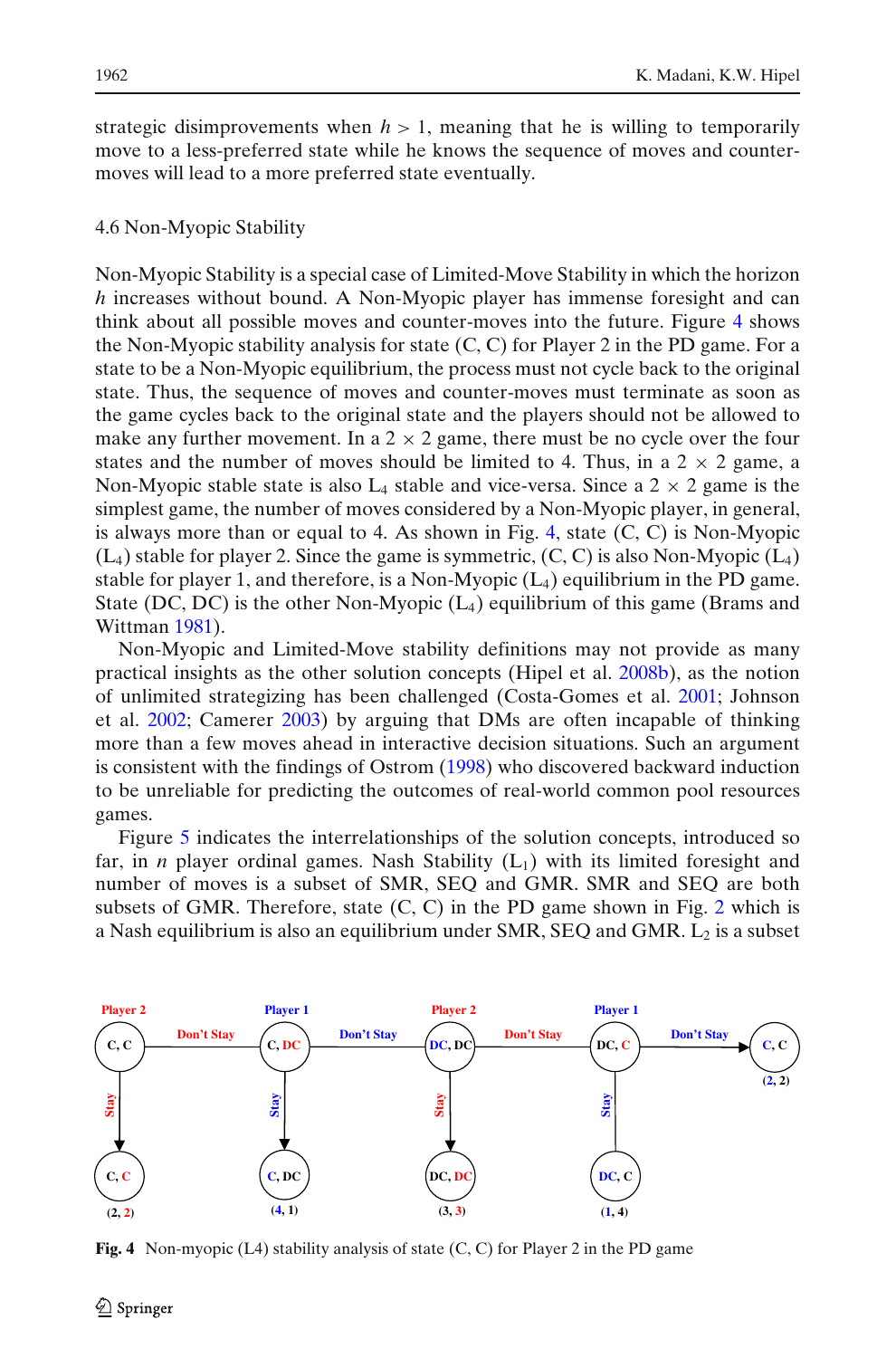<span id="page-14-0"></span>



of SEQ and GMR. For instance, states  $(C, C)$  and  $(DC, DC)$  which are  $L_2$  equilibria, are also equilibria based on SEQ and GMR stability definitions.  $L_h$  ( $h > 2$ ) and Non-Myopic stability concepts are subsets of GMR. For example, states  $(C, C)$  and  $(DC,$ DC), which are  $L_3$  and  $L_4$  (Non-Myopic) equilibria, are also GMR equilibria.

# **5 Applying Non-Cooperative Stability Definitions to Generic Water Resources Games**

Water and environmental disputes occurring in the real world are often very complex. Thus, fairly complicated game theory models may be required to describe them. However, studying a given dispute using a very rudimentary conflict model can lead to enhanced understanding of the real-world conflict in terms of its basic structure and strategic potentialities (Hipe[l](#page-26-0) [2009a](#page-26-0), [b\)](#page-26-0). Figure 6 shows four two-by-two generic



**Fig. 6** Generic water resources games (adopted from Madan[i](#page-27-0) [2010](#page-27-0) and Hipe[l](#page-26-0) [2009a](#page-26-0))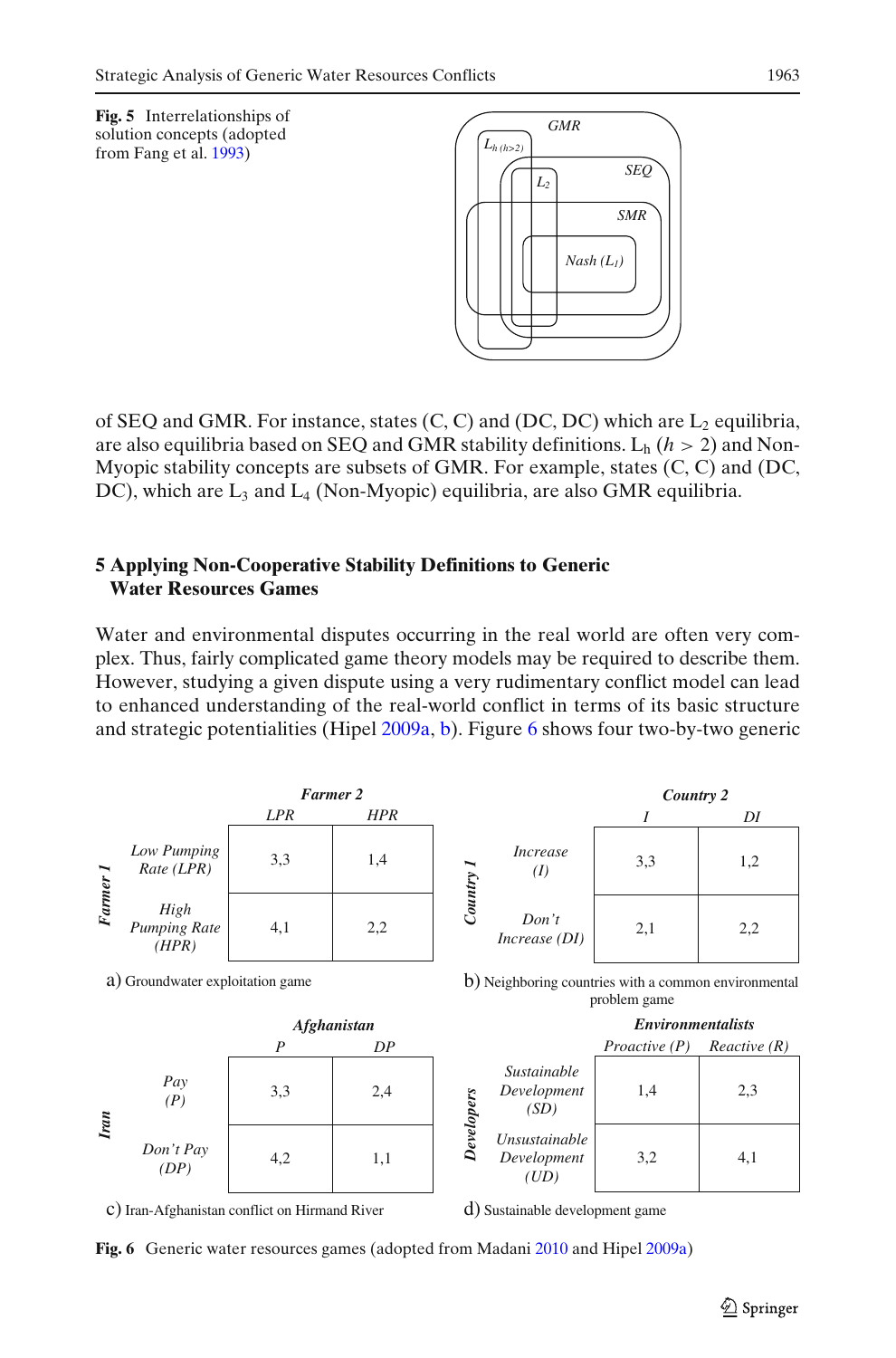water resources games, the first three of which were introduced into the water resources literature by Madan[i](#page-27-0) [\(2010](#page-27-0)), while the fourth conflict was originally proposed by Hipe[l](#page-26-0) [\(2009a](#page-26-0)). Here, each game is briefly explained. Then the non-cooperative stability definitions from Sections [3](#page-6-0) and [4](#page-8-0) are utilized to show how the possible resolutions of these games can change based on the stability definitions being used and to provide strategic insights into these generic games.

# 5.1 Groundwater Exploitation Game

In this game (Fig. [6a](#page-14-0)), which has the PD structure of the game in Fig. [2,](#page-9-0) two farmers tap a shared aquifer in a given period of time. A payoff of each player is interpreted as his profit calculated as revenues from crop sales minus the pumping costs. Here, ordinal payoffs are shown. In this game, if both farmers pump at the lower pumping rate (LPR), they can continue pumping at a low cost for the whole pumping period. Pumping at the higher pumping rate (HPR) results in a shut-down of the pumps and revenue losses during the later years of the pumping period due to groundwater overdraft. In this game, cooperative pumping (LPR, LPR) results in higher profits for both farmers overall. Getting a "free ride" (letting others contribute and benefit from their contributions without paying oneself) would be the best outcome for each farmer ((HPR, LPR) for Farmer 1 and (LPR, HPR) for Farmer 2) and giving a free ride would be the worst outcome for each player. State (LPR, LPR) is the socially optimal and Pareto-optimal outcome of the game. However, HPR is a strictly dominant strategy for each player, and the Pareto-inferior resolution (HPR, HPR) is a dominant strategy equilibrium and the only Nash equilibrium of the game, as explained earlier for the PD game in Section [4.1](#page-8-0) and Fig. [2.](#page-9-0) Madan[i](#page-27-0) [\(2010\)](#page-27-0) provides more details about this game in Fig. [6a](#page-14-0) as well as the ones in Fig. [6b](#page-14-0) and c.

Table 2 shows the stability analysis results for the groundwater exploitation game for the six stability definitions introduced earlier. Results show that (HPR, HPR) is stable for both players based on all of the stability definitions. Thus, it is an equilibrium based on all solution methods. States (HPR, LPR) and (LPR, HPR) are only stable for one of the players (the one getting a free ride) under all stability definitions and never an equilibrium. The Pareto-optimal outcome (LPR, LPR) is stable under all stability definitions except for the Nash solution. Thus, only a myopic

| Stability definition | (LPR,LPR)                |  | (HPR,LPR) |  | (LPR, HPR) |  | (HPR,HPR) |
|----------------------|--------------------------|--|-----------|--|------------|--|-----------|
|                      | <b>Stable for Farmer</b> |  |           |  |            |  |           |
|                      |                          |  |           |  |            |  |           |
| Nash $(L_1)$         |                          |  |           |  |            |  |           |
| <b>GMR</b>           |                          |  |           |  |            |  |           |
| <b>SMR</b>           |                          |  |           |  |            |  |           |
| <b>SEQ</b>           |                          |  |           |  |            |  |           |
| L <sub>2</sub>       |                          |  |           |  |            |  |           |
| L <sub>3</sub>       |                          |  |           |  |            |  |           |
| Non-Myopic $(L_4)$   |                          |  |           |  |            |  |           |

**Table 2** Stability analysis results for the groundwater exploitation game (Fig. [6a](#page-14-0))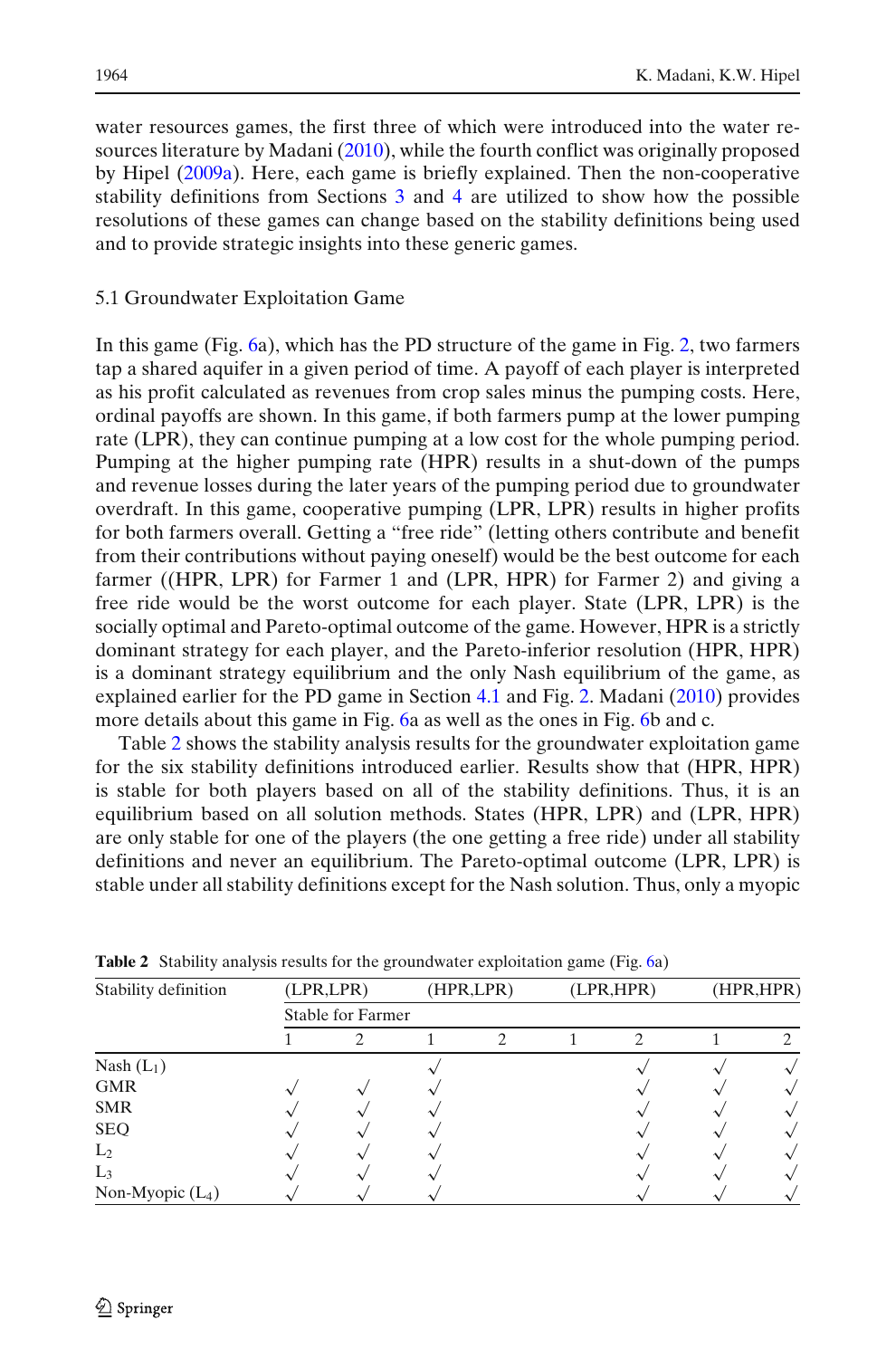player does not find this state to be stable and any player who can view at least two moves (including the opponent's move), finds this state to be stable. A state which is stable under more stability definitions should have a higher chance of being the empirical resolution of the conflict. Therefore, in the groundwater game, (LPR, LPR) and (HPR, HPR) are the more likely outcomes of the game, with (HPR, HPR) having a higher probability of being the final outcome.

Although the groundwater game presented here has a structure similar to PD, the rules of the game might differ from a pure PD game. In the PD game, players are allowed to make only one move (PD is a one-shot game). If prisoners are allowed to learn of and react to other players' decisions, the results of the PD game can become cooperative (similar to the groundwater game). In the groundwater game, the players are allowed to change their strategies many times during the course of the game. Thus, they always have a chance to react to the movement of their opponent. Stability definitions should be selected based on field conditions and according to the rules of the game. Accordingly, some stability definitions are unsuitable for some situations and insights provided by them may be misleading. The Nash stability definition might not be appropriate for the groundwater game if the players are aware of the game's structure and their opponent's selected strategy, and are allowed to change their decisions during continuous play of the game. Such an argument is consistent with the findings of Ostrom et al[.](#page-27-0) [\(1994](#page-27-0)) and Fehr and Fischbache[r](#page-25-0) [\(2002\)](#page-25-0) who discovered that users of a common pool resource (e.g. groundwater) do not always follow Nash strategies. If both farmers start with the non-cooperative pumping rate (HPR, HPR), no individual farmer can bring a better result to the game. To move from (HPR, HPR) to (LPR, LPR), the farmers need to form a coalition and both change their strategies at the same time. Once the cooperation (LPR, LPR) has begun, they will not defer from cooperation, considering the credible threat of the opponent, which takes both players to a worse state.

Choosing non-cooperation in the groundwater game is brought about by a lack of trust or unreliable pump monitoring. If one farmer is assured that he will be alerted immediately after the other farmer changes her pumping rate, he will choose the cooperative strategy and will only defer as a reaction when she defects. However, if the farmers knows that it is not possible to monitor or find out the other's pumping rate, the game is a one-move game with a non-cooperative solution. Another reason for choosing a non-cooperative strategy might be the lack of information about the structure of the game and payoffs. The farmers might be unaware of the changing groundwater level and pumping costs in the long run. In that case, the structure of the game is not as suggested here and this analysis is not valid.

#### 5.2 Neighboring Countries with a Common Environmental Problem Game

In this game (Fig. [6b](#page-14-0)) which has a structure similar to a Stag-Hunt game, two littoral states share a lake; each country has one river flowing into the lake. For the lake and its ecosystem to survive, both countries must increase their water releases to the lake. Due to high evaporation, an increase in flow by only one country cannot solve the problem. The payoff of each country (ordinal payoffs in Fig. [6b](#page-14-0)) reflects the amount of environmental benefit it gains from the lake, which is the function of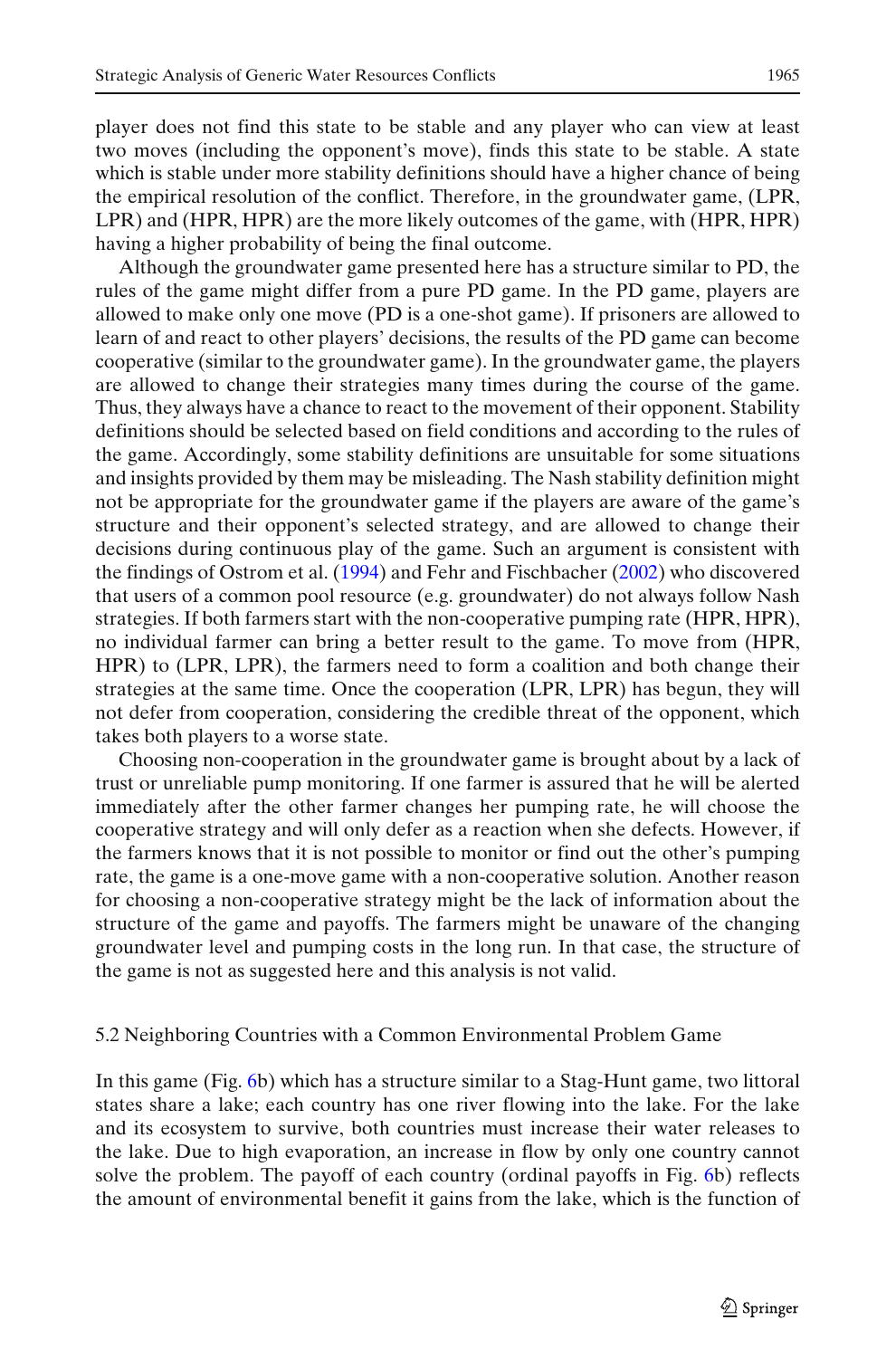the total inflow to the lake, plus the revenue from consumptive uses upstream. In this game, if both states increase their releases to the lake, the environmental benefits will exceed revenue losses due to reduced upstream consumption. Nevertheless, if only one state increases its release to the lake, the environmental benefits will be minimal and that state's payoff will be the lowest due to revenue losses from decreased upstream consumption. The game has one Pareto-optimal resolution (I, I), and two Nash equilibria: cooperative (I, I) and non-cooperative (DI, DI).

Table 3 shows the stability analysis results for this game. The Pareto-optimal resolution (I, I) is stable for both players under all stability concepts, and therefore, seems the most likely outcome of the game, when the players are allowed to change their strategies many times in the course of the game. If the amount of water flowing to the lake is monitored and both countries have real-time access to the flow data, they will realize a change in the inflow immediately and can respond accordingly. In that case, once the countries start cooperation  $(I, I)$ , they are not willing to decrease their releases to the lake. State (DI, DI) is the other possible outcome of the game which is stable for both players under four solution concepts. Similar to the groundwater sharing (PD) game, to move from (DI, DI) to (I, I) the countries must form a coalition and both should decide to do this at the same time. In an international context, a coalition may be formed by signing a treaty or agreement on the issue.

One insight gained from Table 3 is that the non-cooperative resolution (DI, DI) is not stable under the limited-move  $(L_h)$  stability definition when  $h > 1$  (when parties have a chance to react). This means that while the two countries are experiencing the status-quo state (DI, DI), one nation might strategically put itself in a worse situation for a short period by increasing the inflow to the lake (that country changes its strategy from DI to I). The cooperating country does so to show its "willingness to cooperate" explicitly, in order to earn the trust of the opponent, and to create an incentive for the other player to cooperate, assuming that the other party is rational and willing to select an optimal strategy in any situation. The other country should know that the new situation is temporary and if there is no change in its strategy, the cooperating country will change its strategy back to DI. Therefore, in the Stag-Hunt game, when one of the parties is not willing to cooperate and form a coalition to change its strategy with the other party simultaneously, the other player may try to motivate him to cooperate by sending strong cooperative signals and showing explicit cooperative behavior.

| <b>Table 3</b> Stability analysis<br>results for the neighboring<br>countries with a common<br>environmental problem game<br>(Fig. 6b) | Stability definition | (I,I)                     |   | (DI,I) |   | (I.DI) |               |  | (DI, DI) |  |
|----------------------------------------------------------------------------------------------------------------------------------------|----------------------|---------------------------|---|--------|---|--------|---------------|--|----------|--|
|                                                                                                                                        |                      | <b>Stable for Country</b> |   |        |   |        |               |  |          |  |
|                                                                                                                                        |                      |                           | 2 |        | 2 |        | $\mathcal{P}$ |  | 2        |  |
|                                                                                                                                        | Nash $(L_1)$         |                           |   |        |   |        |               |  |          |  |
|                                                                                                                                        | <b>GMR</b>           |                           |   |        |   |        | $\sim$        |  |          |  |
|                                                                                                                                        | <b>SMR</b>           |                           |   |        |   |        |               |  | $\sim$   |  |
|                                                                                                                                        | <b>SEO</b>           |                           |   |        |   |        |               |  |          |  |
|                                                                                                                                        | L <sub>2</sub>       |                           |   |        |   |        |               |  |          |  |
|                                                                                                                                        | $L_3$                |                           |   |        |   |        |               |  |          |  |
|                                                                                                                                        | Non-Myopic $(L_4)$   |                           |   |        |   |        |               |  |          |  |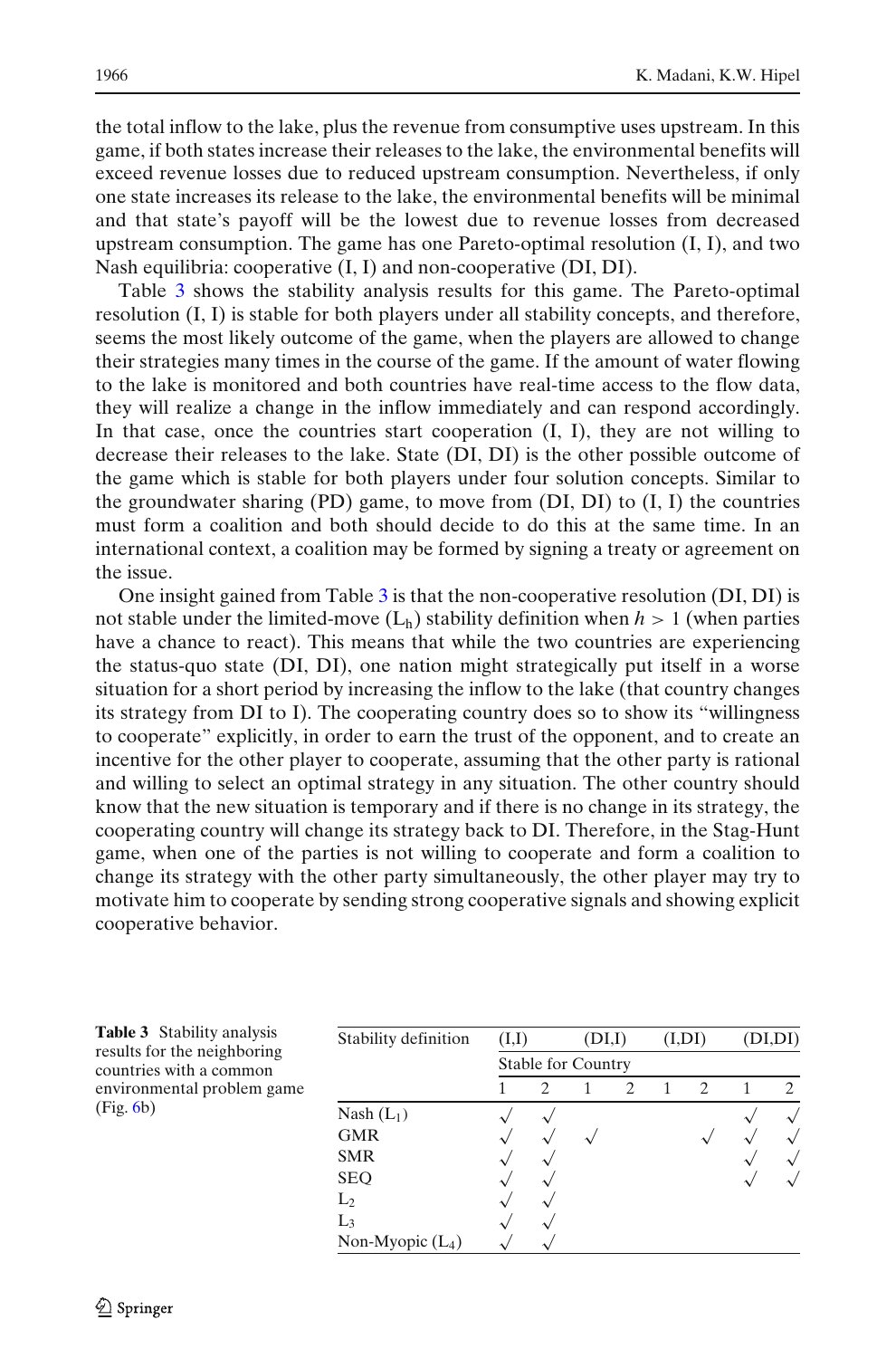#### 5.3 Iran–Afghanistan Conflict on Hirmand River

The Hirmand (Helmand) River is a transboundary river which flows from Afghanistan to Iran and is important for agriculture in both countries and the survival of Hamun Lake in Iran's Sistan-va-Balouchestan Province. Although there is an agreement between the countries about their water shares, the Taliban regime was unwilling (or unable) to pay for the operation and maintenance of the Kajaki Reservoir system located in Afghanistan, which affects the agriculture and urban water supply on both sides of the border and Hamoun Lake and its ecosystem in Iran. Since the Afghan regime was not contributing to the system's maintenance, the Iranians thought of fixing the part of the system located in Afghanistan. This conflict has a structure similar to a famous Chicken game (Fig. [6c](#page-14-0)). Both countries could benefit from performing the required maintenance. A payoff of each party (ordinal payoff in Fig. [6c](#page-14-0)) represents the utility of urban and agricultural water plus environmental benefits minus the maintenance costs paid by that party. In the game of Chicken, each side is willing to take a free ride (in this case, do not pay for maintenance) to maximize its payoff. The game's status quo, (DP, DP), in which no party would pay for the required maintenance is the worst outcome, due to high urban, agricultural, and environmental losses. The two Nash equilibria of this game, which also are Pareto-optimal, are (DP, P) and (P, DP) in which one party pays all the costs. As in the Chicken game, the cooperative outcome (P, P), which is the other Pareto-optimal resolution of the game, is not a Nash Equilibrium. Historically, in this conflict, the Iranians chose to chicken out and bear the costs to repair the system.

Table 4 shows the stability analysis results of the Iran-Afghanistan conflict for the six non-cooperative stability definitions. The Pareto-optimal resolutions (P, DP) and (DP, P), in which one party chickens out and loses while the other one wins, are stable for both players under Nash, GMR, SMR, and SEQ definitions (historically, this conflict ended in (P, DP)) when parties are allowed to change their strategies during the course of the game. These resolutions, however, are not equilibria when strategic disimprovements are allowed  $(L_2, L_3, \text{ and } L_4)$ . For instance, in this game, a country which has chickened out (has selected P) might decide to put itself in a worse position (DP, DP) when it is sure that the other player will chicken out if the (DP, DP) situation continues. Similarly, in the chicken game, if drivers are allowed to swerve and come back to the road as many times as they wish before the two cars reach a specific point, a driver who has swerved might come back to the road when

| <b>Table 4</b> Stability analysis               | Stability definition | (P,P) |   | (DP,P)            |   | (P,DP) |   | (DP,DP) |   |
|-------------------------------------------------|----------------------|-------|---|-------------------|---|--------|---|---------|---|
| results for the<br>Iran-Afghanistan conflict on |                      |       |   | Stable for Player |   |        |   |         |   |
| Hirmand River (Fig. 6c)                         |                      |       | A |                   | A |        | A |         | А |
|                                                 | Nash $(L_1)$         |       |   |                   |   |        |   |         |   |
|                                                 | <b>GMR</b>           |       |   |                   |   |        |   |         |   |
|                                                 | <b>SMR</b>           |       |   |                   |   |        |   |         |   |
|                                                 | <b>SEO</b>           |       |   |                   |   |        |   |         |   |
|                                                 | L <sub>2</sub>       |       |   |                   |   |        |   |         |   |
|                                                 | $L_3$                |       |   |                   |   |        |   |         |   |
| I Iran, A Afghanistan                           | Non-Myopic $(L_4)$   |       |   |                   |   |        |   |         |   |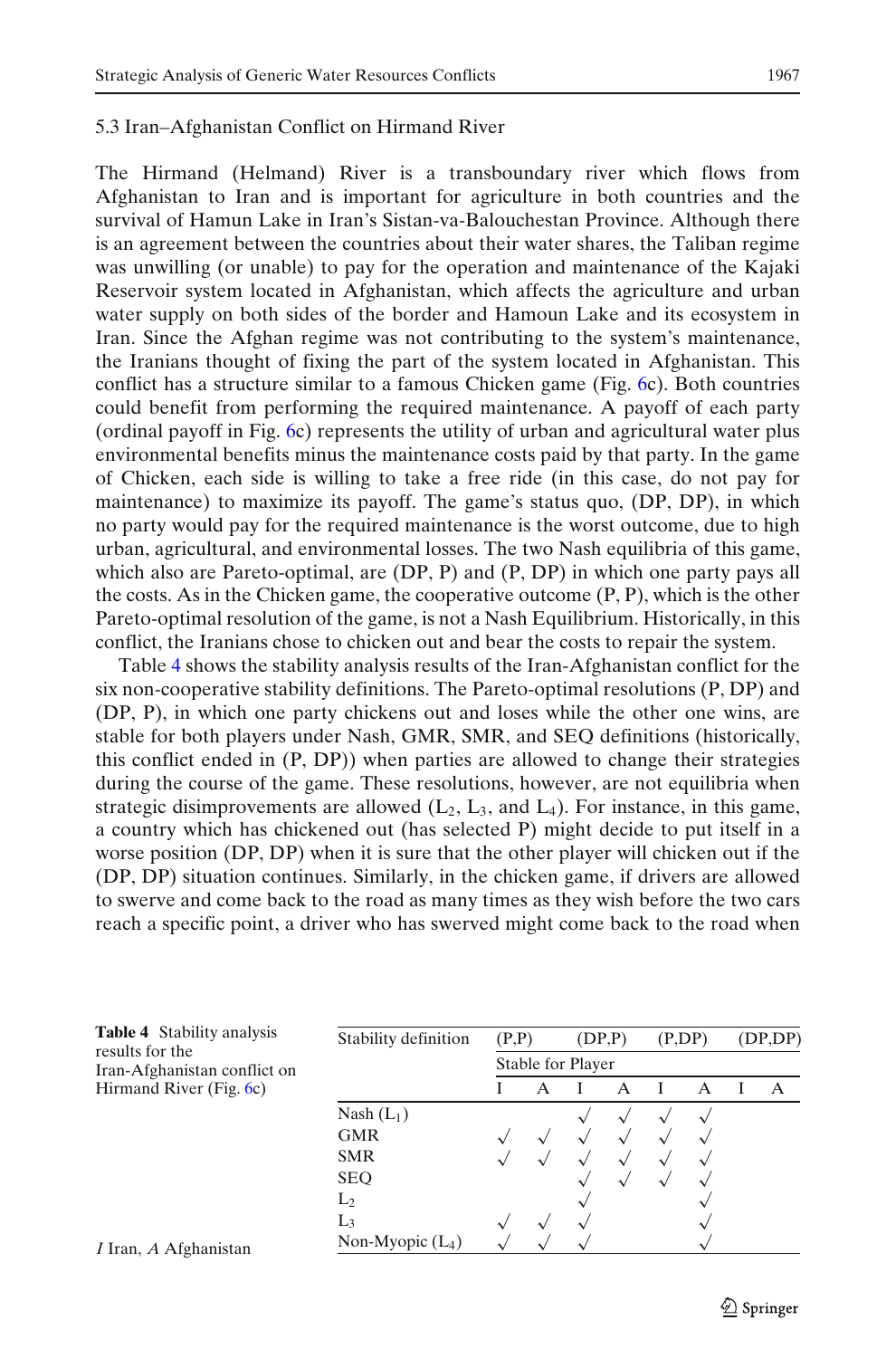he discovers that the other player will swerve if the non-cooperative situation (here (DP, DP)) continues. The other Pareto-optimal resolution (P, P) is an equilibrium based on GMR, SMR,  $L_3$  and Non-Myopic  $(L_4)$  stability definitions. Therefore, state (P, P) is another likely outcome of the chicken game, often ignored in the literature. A player who considers more than one move and counter-move (SMR,  $L_3$ , and  $L_4$ ) or considers the possible blocking (sanctioning) moves, finds state (P, P) stable. The cooperative resolution (P, P) is most likely when both parties are identical in their behavior. If, for example, two identical robots, which have been built by one manufacturer, play the Chicken game (as drivers), the cooperative outcome will be the resolution to the conflict. The two robots have been programmed to stay on the road and swerve only if the opponent's car is still on the road at time *t*. These robots will keep the cars on the road and at time  $t + \varepsilon$  ( $\varepsilon$  is very small) both cars are out and the game ends in a cooperative state. States (P, DP) and (DP, P) only occur when the players are not identical, which is usual in practice. In that case, a player who has a lower risk tolerance will swerve first.

# 5.4 Sustainable Development Game

This game (Fig. [6d](#page-14-0)) represents the classical conflict between environmental parties and developers such as dam builders, water exporters, and bottled water producers. The payoff of each player for each outcome reflects its overall utility for that outcome. The developers prefer more economic benefits while the environmentalists prefer more environmental benefits. In this game, the developers can practice sustainable development in their activities or adhere to the conventional unsustainable practices which have widely occurred in practice, mostly due to the lack of knowledge about the negative impacts of human activities on the environment and having benefit maximization as the sole development objective. The environmentalists, on the other hand, either can be pro-active in promoting sustainable development and responsible environmental stewardship by developers, or may choose to be reactive and respond to environmental infractions whenever they occur. In this game, the best outcome to one player is the worst outcome to the other. Generally, the developers prefer adopting unsustainable development policies and less pressure from the environmentalists. Thus, their most preferred outcome is (UD, R) for which they do not practice sustainable policies and they gain the most economic benefits in absence of pressure from the environmentalists. This outcome is the least preferred outcome for the environmentalists due to the high environmental costs of development. The best outcome for the environmentalists is (SD, P) when they are pro-active and promote responsible environmental stewardship, forcing the developers to practice sustainable policies which in turn will minimize the economic benefits of the developers, making (SD, P) the least preferred outcome by the developers. No matter if the developers adopt sustainable or unsustainable development practices, the received environmental benefits are always higher when the society can benefit from the presence of responsible proactive environmentalists. Thus, P is the strictly dominant strategy for the environmentalists. Similarly, UD is the strictly dominant strategy for the developers as they are always better off practicing unsustainable development policies. While all outcomes of the game are Pareto-optimal, the only Nash equilibrium of the game is (UD, P) which is also a dominant strategy equilibrium of the game.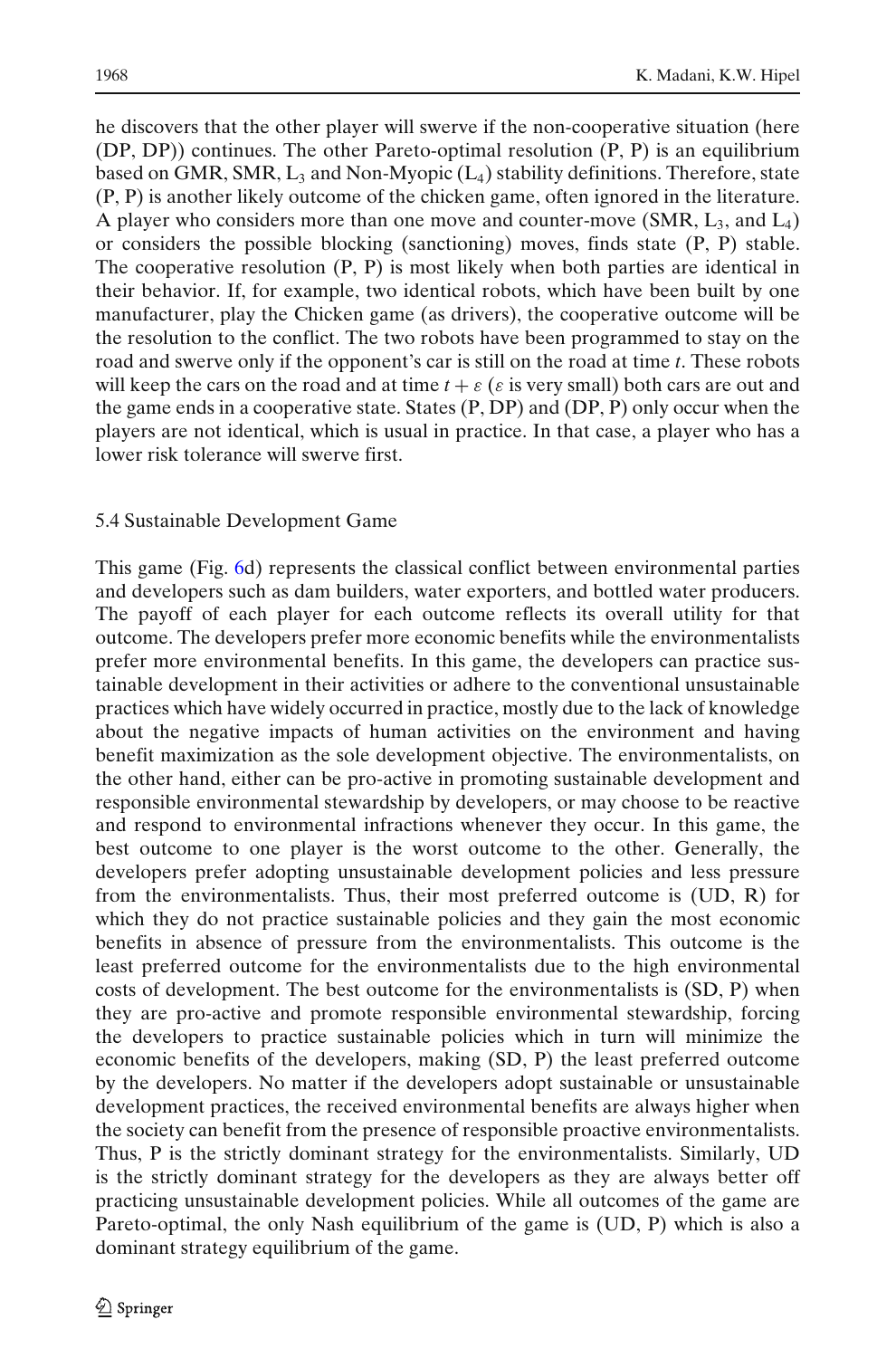<span id="page-20-0"></span>

| <b>Table 5</b> Stability analysis<br>results for the sustainable | Stability definition        | (SD,P) |                   | (UD,P)       |   | (SD,R) |   | (UD.R) |   |
|------------------------------------------------------------------|-----------------------------|--------|-------------------|--------------|---|--------|---|--------|---|
| development game (Fig. 6d)                                       |                             |        | Stable for Player |              |   |        |   |        |   |
|                                                                  |                             |        | E                 | D            | E |        | Е | Ð      | E |
|                                                                  | Nash $(L_1)$                |        |                   | $\sim$       |   |        |   |        |   |
|                                                                  | <b>GMR</b>                  |        |                   |              |   |        |   |        |   |
|                                                                  | <b>SMR</b>                  |        |                   |              |   |        |   |        |   |
|                                                                  | <b>SEO</b>                  |        |                   |              |   |        |   |        |   |
|                                                                  | L <sub>2</sub>              |        |                   | $\checkmark$ |   |        |   |        |   |
| D developers, $E$<br>environmentalists                           | $L_3$<br>Non-Myopic $(L_4)$ |        |                   |              |   |        |   |        |   |

Table 5 shows the stability analysis results for the sustainable development game. The results suggest that outcome (UD, P) is the only stable outcome for both players under all stability concepts. Thus,  $(UD, P)$  is the only equilibrium and the most likely outcome of this game. In this game, the developers adopt the unsustainable development strategy even under the pressure by the environmentalists. No matter what type of player plays the game or how many moves are allowed during the game, the final outcome is not desirable for the proactive environmentalists. In such a situation, the likely outcome will not change unless the game's structure evolves through changing the payoffs. To enforce an environmentally friendly outcome in society where unfriendly developers exist, "carrot" mechanisms (e.g. tax incentives that encourage sustainable development practices, educating the developers about the high environmental costs of their unsustainable actions in long-run, etc.) and/or "stick" approaches (e.g. imposing stiff penalties for violations of environmental laws, strict monitoring and enforcement of environmental laws and regulations, etc.) should be adopted (Hipe[l](#page-26-0) [2009a](#page-26-0)).

### **6 Game of Aquifer Sharing under Unequal Access**

To show the utility of the reviewed stability definitions in resolving real-world water conflicts, these stability concepts can be used for providing insights and predicting the outcomes of water resources games of greater complexity existing in the literature. In particular, Just and Netanyah[u](#page-26-0) [\(2004\)](#page-26-0) presented a water resources conflict over sharing a common aquifer between two neighboring countries. In this game, access to the aquifer is unequal because of differences in elevations of the two countries, which result in a deep water table and high pumping costs for Country B. Much water percolates rapidly downwards to two major springs in Country A, making extraction cost negligible for this country. Having no other water sources, Country B depends on sharing water with Country A, while the political relationships between the two countries are not good. A solution for the problem might be that Country B somehow bribes Country A (victim-pays) to be able to have more water.

Figure [7](#page-21-0) shows the water sharing problem in normal or matrix form. The strategies of Country A are Water Sharing (WS) and No Water Sharing (NWR) while the other country's options are Payment (P) and No Payment (NP). The status quo is (NWS, NP). This game has a PD structure, similar to the groundwater exploitation game discussed earlier (Fig. [6a](#page-14-0)), with two possible outcomes: (NWS, NP) and (WS, P). State (NWS, NP) is the only equilibrium of a one-move game. However, this game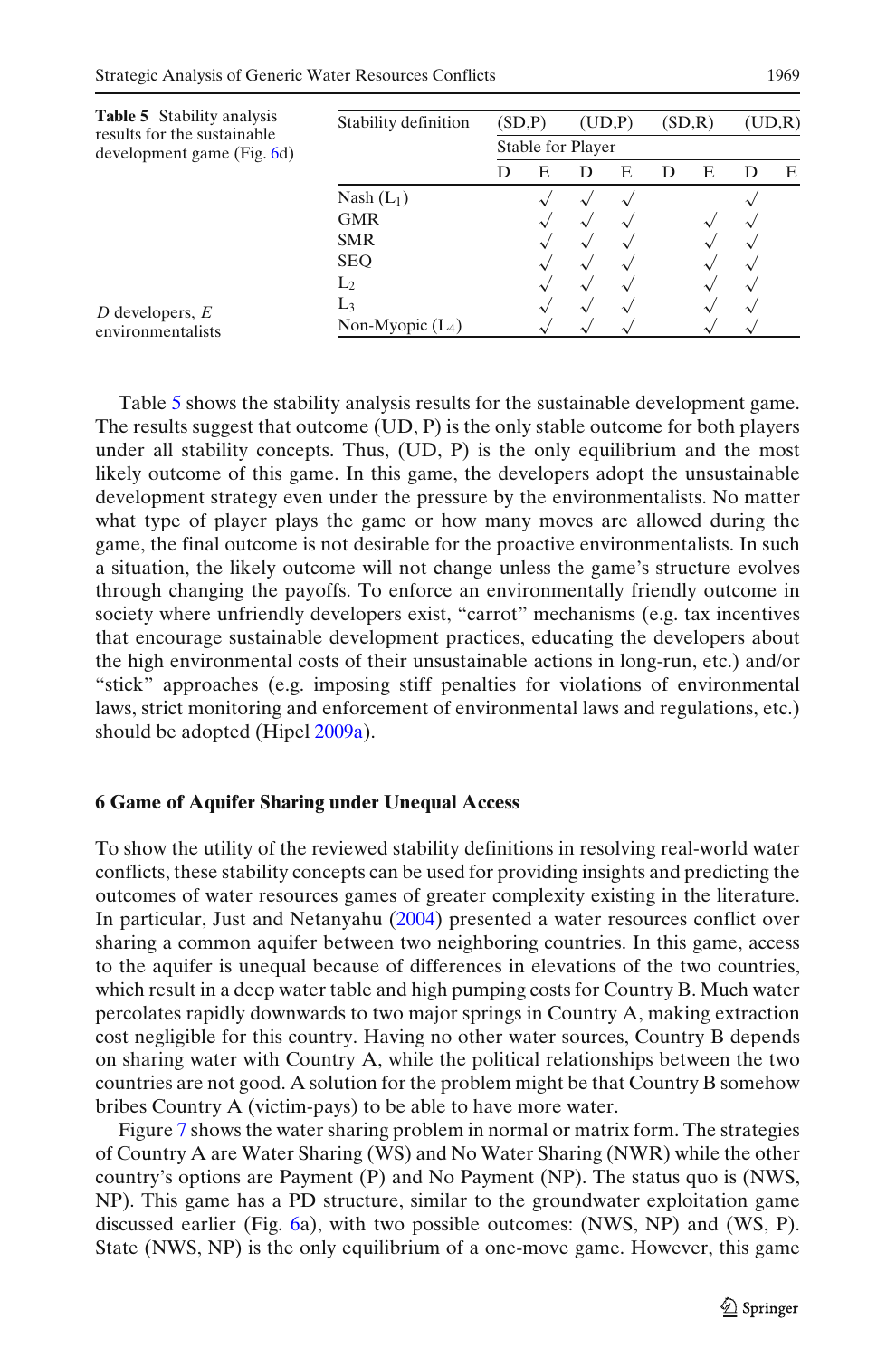<span id="page-21-0"></span>**Fig. 7** The water sharing game (adopted from Just and Netanyah[u](#page-26-0) [2004\)](#page-26-0)

|           |                           | <b>Country B</b> |            |  |  |  |
|-----------|---------------------------|------------------|------------|--|--|--|
|           |                           | Payment          | No Payment |  |  |  |
|           |                           |                  | (NP.       |  |  |  |
| Country A | Water Sharing<br>(WS)     | 1,3              | $-2,7$     |  |  |  |
|           | No Water Sharing<br>(NWS) | $4, -4$          | 0,0        |  |  |  |

is not a one-shot game. It is a continuous game in which parties can make as many moves and counter-moves as they like. A continuous (multi-shot as opposed to oneshot) game is different from a repeated game, in which it is assumed that players play the same game many times, so they might use a mixture of strategies rather than a single strategy. Here, it is assumed that the players play one game only. However, they are allowed to change their finite pure strategies in the course of the game as many times as they want. Normally, the players will pick one pure strategy eventually and stick to that if the conditions of the game do not change.

State (WS, P) is a possible outcome (pure strategy equilibrium) of this game. Just and Netanyah[u](#page-26-0) [\(2004\)](#page-26-0) argue that victim-pays (bribing) might be infeasible in an international context. Thus, (NWS, NP) might be the only possible outcome of this game. To come up with a solution to the conflict, they suggested linking this game to another game in which Country B has an advantage over Country A. In this way, side payments can be avoided and take the form of concessions on other issues, both parties enjoy the benefits of broader cooperation, and they are less willing to defer from cooperation. Madani [\(2011\)](#page-27-0) argues how linkage of games, when parties have relative advantages over each other, can expand the feasible solution range and provide the possibility of "strategic loss", where players are willing to strategically lose in sub-games to increase their overall gains in the interconnected game.

The control-of-smuggling game in Fig. 8 was suggested by Just and Netanyahu [\(2004](#page-26-0)) to be linked to the water sharing game in Fig. 7. Country B has an advantage relative to Country A in enforcing laws against illegal agricultural trade and has the power of controlling the illegal trade of Country B's products into Country A. This control increases the national welfare of Country A. This game also has the structure of the PD game and non-cooperation is a dominant strategy for each party. Without side payments, state (NP, NC) remains as the only possible outcome of this conflict.

Linking the two games results in the larger game shown in Fig. [9.](#page-22-0) Payoffs can be calculated by summing the cardinal payoffs from all strategies in the two isolated

| Fig. 8 The<br>control-of-smuggling game<br>(adopted from Just and<br>Netanyahu 2004) |           |                    | <b>Country B</b><br>Control<br>(C) | No Control<br>(NC) |
|--------------------------------------------------------------------------------------|-----------|--------------------|------------------------------------|--------------------|
|                                                                                      |           | Payment<br>(P)     | 2,1                                | $-3,3$             |
|                                                                                      | Country A | No Payment<br>(NP) | $5,-1$                             | 0.0                |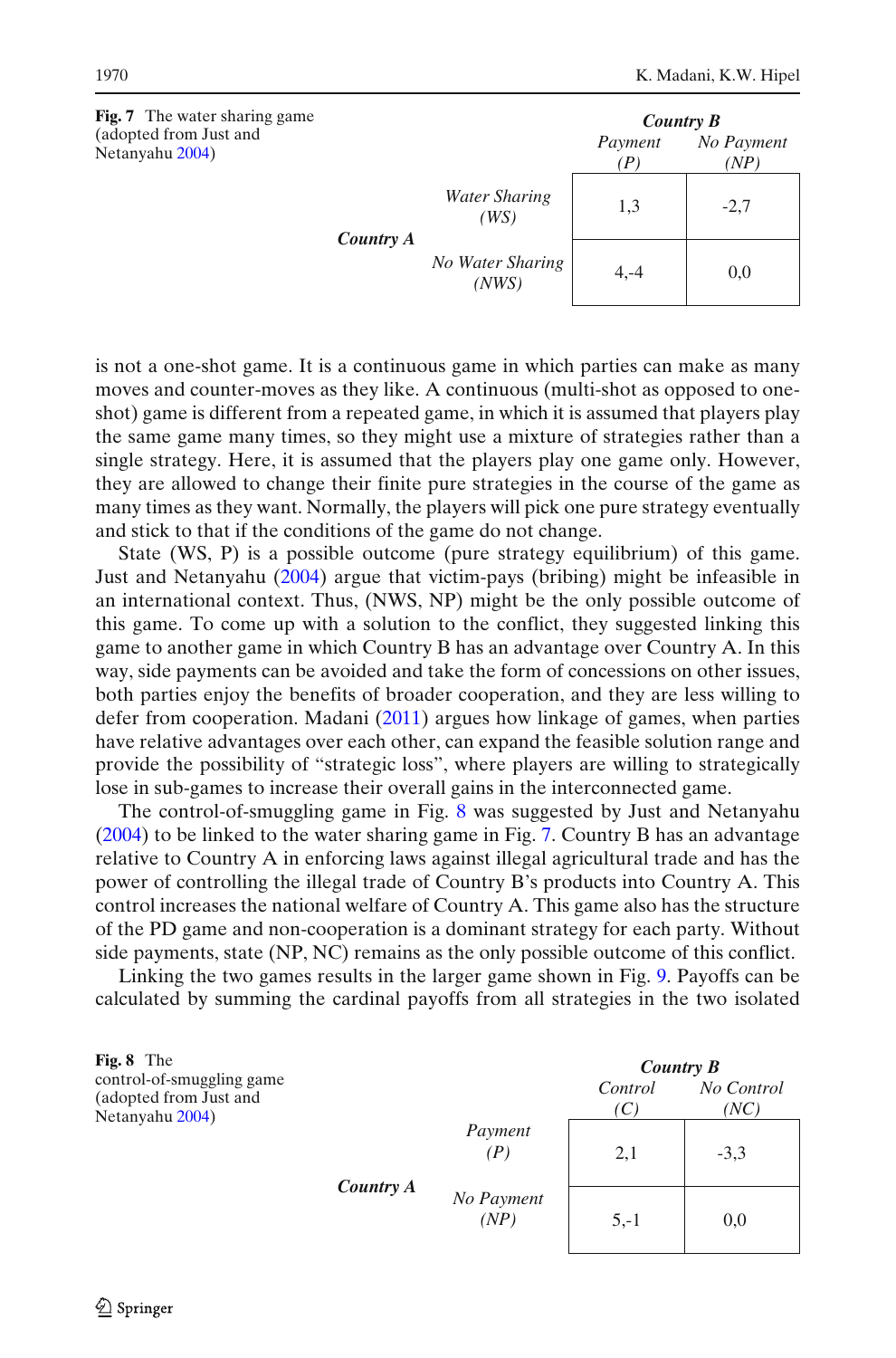<span id="page-22-0"></span>

games. In Fig. 9a, only ordinal payoffs are presented (cardinal payoffs can be found in Just and Netanyah[u](#page-26-0) [2004](#page-26-0)), as the values of payoffs do not matter in the final resolution of the game as long as the structure of the game does not change. Each country has four strategies in the interconnected game. In Fig. 9b, a number has been assigned to each possible outcome of the game. Overall, the game has 16 possible outcomes.

The introduced stability concepts presented in Section [4](#page-8-0) were used to solve the interconnected game and to see if the results differ from the findings of Just and Netanyah[u](#page-26-0) [\(2004\)](#page-26-0) who used a different approach for determining the resolution of this conflict. Table 6 shows the stability analysis results for the linked aquifer

| <b>Table 6</b> Stability analysis<br>results for the interconnected<br>aquifer sharing-smuggling<br>game (Fig. $8$ ) | Stability definition | Equilibrium states |        |   |        |    |              |    |  |
|----------------------------------------------------------------------------------------------------------------------|----------------------|--------------------|--------|---|--------|----|--------------|----|--|
|                                                                                                                      |                      |                    | 2      | 6 | 9      | 10 | 11           | 16 |  |
|                                                                                                                      | Nash $(L_1)$         |                    |        |   |        |    |              |    |  |
|                                                                                                                      | <b>GMR</b>           |                    |        |   |        |    |              |    |  |
|                                                                                                                      | <b>SMR</b>           |                    |        |   |        |    |              |    |  |
|                                                                                                                      | <b>SEO</b>           |                    | $\sim$ |   | $\sim$ |    |              |    |  |
|                                                                                                                      | L <sub>2</sub>       |                    |        |   |        |    | $\checkmark$ |    |  |
|                                                                                                                      | $L_3$                |                    |        |   |        |    |              |    |  |
|                                                                                                                      | $L_4$                |                    |        |   |        |    |              |    |  |
|                                                                                                                      | $L_n$ (n > 4)        |                    |        |   |        |    |              |    |  |
|                                                                                                                      | Non-Myopic           |                    |        |   |        |    |              |    |  |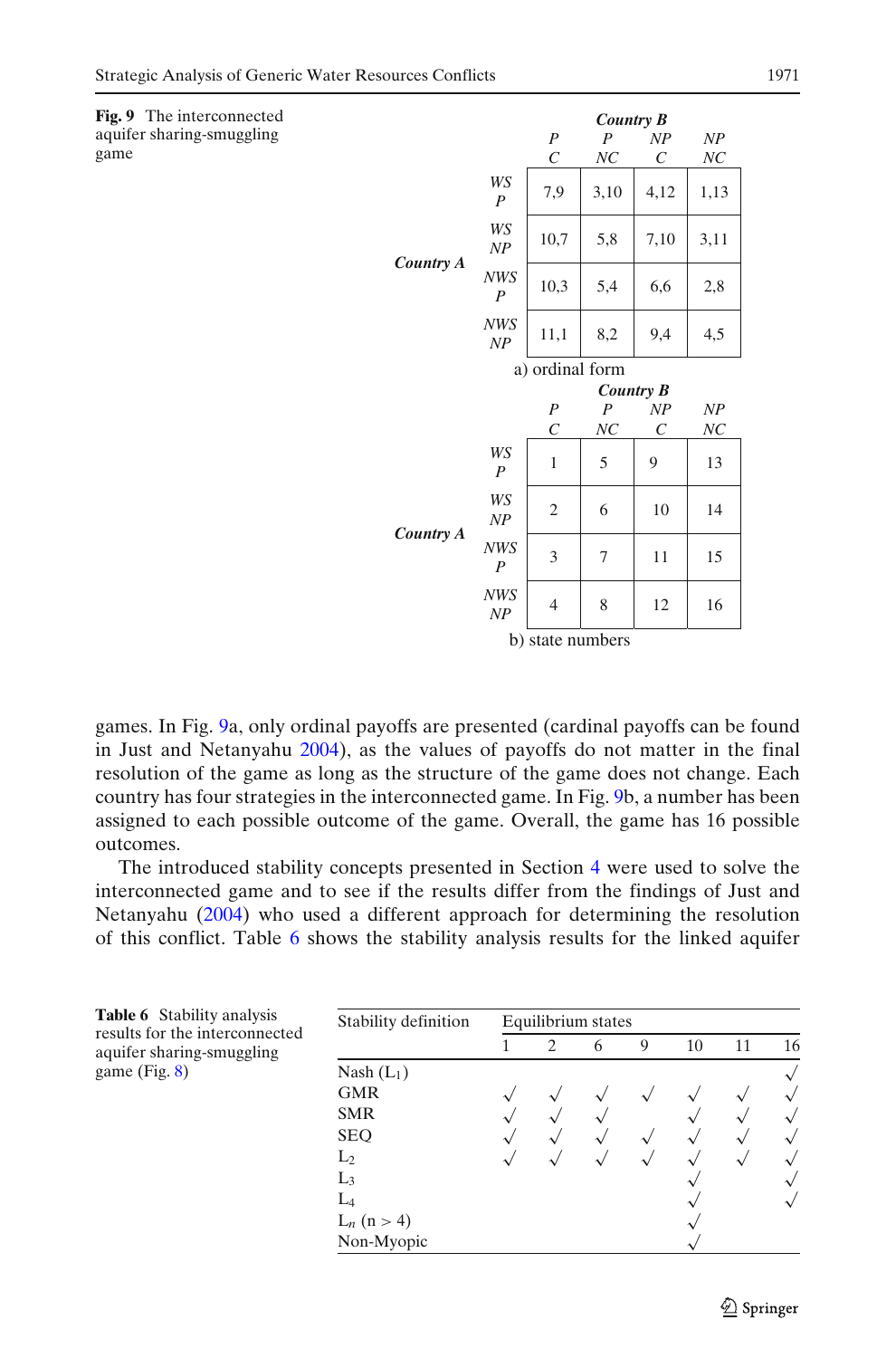sharing-smuggling game that were found using different non-cooperative stability definitions. The results suggest that the cooperative state 10 (WS/NP, NP/C) and the non-cooperative state 16 (NWS/NP, NP/NC) are the most likely outcomes. Although the parties might bribe the other party to cooperate, the victim-pays solutions are not stable based on Nash, Limited Move and Non-Myopic stability definitions and, therefore, are not likely outcomes of the game. State 16 is the only Nash equilibrium. However, the Nash stability concept might not be appropriate here because the players are allowed to make more than one move during the game.

In this game, if the players start cooperating (state 10), they tend to continue cooperating because of the credible threat of the other player to put them in a worse position. In other words, all unilateral improvements from state 10 by one player can be blocked by possible counter-moves of the opponent. The results reveal the unsuitability of victim-pays in this game. Although some equilibria were found which employ side payments (states 1, 2, 6, 9, and 11), they are not considered to be very likely outcomes, being unstable under some stability concepts. Since only states 10 and 16 are stable under a diverse set of stability definitions, it is argued that for finding the possible resolutions of the game, there is no need for excluding the states associated with victim-pays from the feasible outcomes set, as is done by Just and Netanyah[u](#page-26-0) [\(2004](#page-26-0)).

If side-payments are infeasible, all the strategies associated with side-payments should be omitted. The revised game will be a smaller game, shown in Fig. 10 in matrix form with ordinal preferences. The game now has a PD structure. Therefore, outcomes (NWS, NC) and (WS, C) are two resolutions of the game based on the stability definitions considered in this analysis. The socially optimal and Paretooptimal outcome of the game is (WS, C), which is state 16 in the original game. Using a different approach, J[u](#page-26-0)st and Netanyahu  $(2004)$  found (WS, C) to be an optimal outcome and a possible resolution. However, they did not determine this based on a particular introduced stability definition, as is done here. They correctly reasoned that the parties do not like to defer from cooperative strategies (WS for Country A and C for Country B) because of the credible threat from the other party. This means that if country A decides to change the outcome from (WS, C) to (NWS, C) to increase its payoff, Country B responds by changing the outcome to (NWS, NC). Since state (NWS, NC) is worse than (WS, C) for Country A, it will never switch from its cooperative strategy to its non-cooperative strategy. This is exactly the behavior that solution concepts such as GMR, SMR,  $SEQ$ ,  $L_h$  and Non-Myopic simulate.

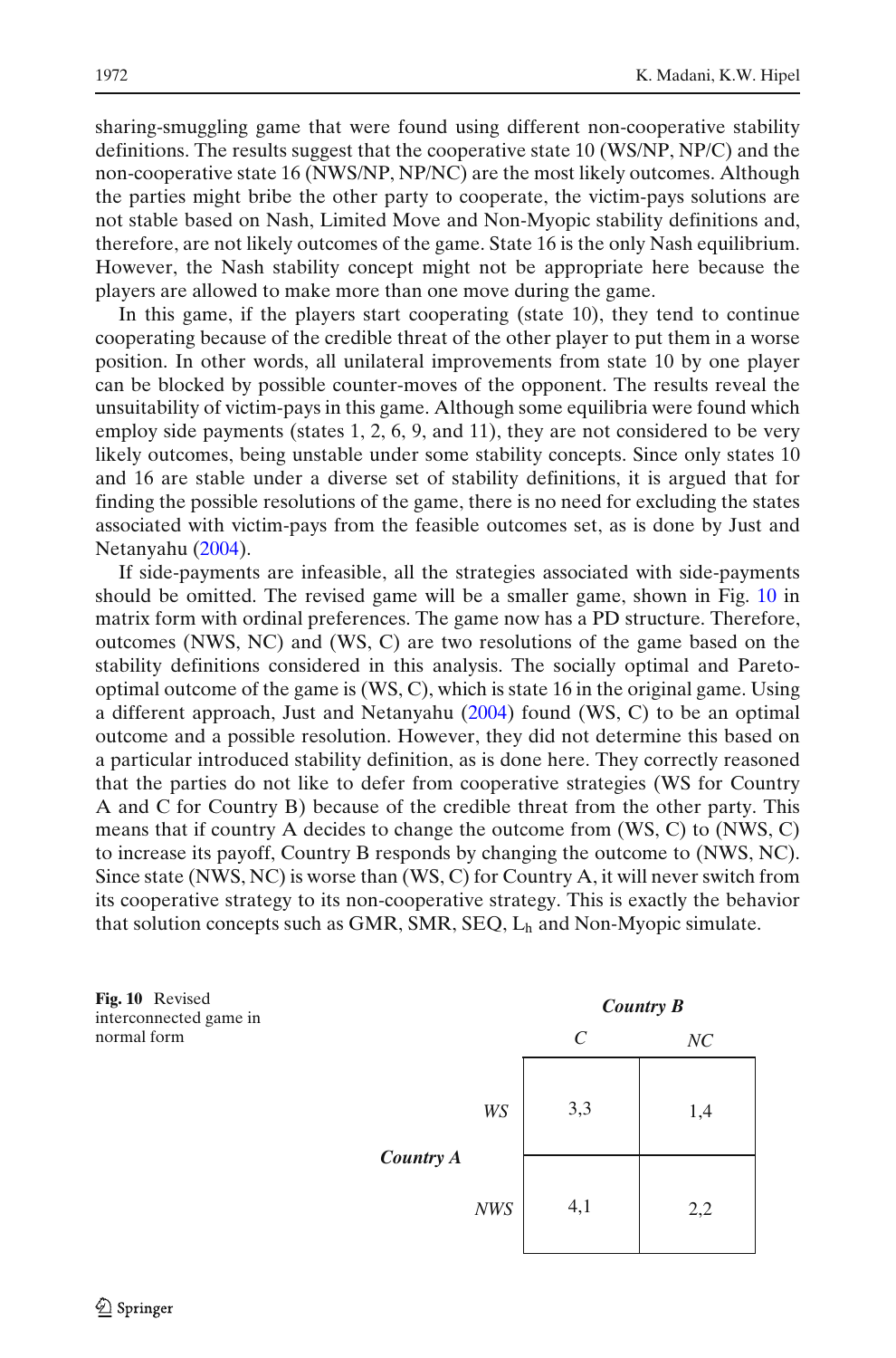The interesting application nicely demonstrates that by employing suitable stability definitions for analyzing a given conflict, game models can generate satisfactory results and valuable insights. When there are uncertainties about the behavior of the players, applying different stability concepts can be beneficial.

## **7 Conclusions**

Conflict modeling always involves simplifications and inaccuracies, resulting from the limited information about the game. It is almost impossible to develop a perfect model which accurately simulates every aspect of the conflict and is able to predict the exact outcome of the conflict. However, it is possible to improve outcome prediction and insights by employing appropriate stability definitions. Applications of game theory to water resources conflict resolution are not limited to cooperative game theory concepts. Although these concepts are simple to understand, sometimes more convenient to apply (Madan[i](#page-27-0) [2010\)](#page-27-0), very helpful in providing useful insights into cooperative decision making environments, and finding fair benefit/cost allocations, they may not reasonably reflect important characteristics of decision makers, making them imperfect for predicting the strategic behavior of players in non-cooperative situations.

Non-cooperative stability concepts reflect the behavior of players in making decisions. Such behavior depends on different factors such as risk attitude and information availability while playing the game. Selection of proper stability definitions is a challenging task. However, it is possible to model and analyze a game using a range of stability concepts when there is uncertainty about the characteristics of the players and game. A state which is stable under different stability definitions has a presumably higher chance of being the final resolution of the game, if reachable from the status quo.

The Nash stability definition reflects a very restrictive case in assuming that players can only make one decision (unilateral improvement) during the game. Thus, the Nash stability concept might fail in finding the final resolutions of water resources games, which are often not one-move games and have dynamic natures. The Non-Myopic stability definition simulates the behavior of a player with a perfect foresight into the possible dynamic interactions among DMs in a game, which might be unsuitable for water resources games, as real players cannot consider more than a few moves and counter-moves into the future. The other stability definitions introduced here can better predict the possible resolutions of water conflicts as they are not as pessimistic as Nash stability nor as optimistic as the Non-Myopic stability definition.

Different non-cooperative stability concepts were introduced to better reflect the reality of the interactive decision-making process in finite strategy non-cooperative water resources games. The introduced stability definitions were applied to analyze generic and simple water resources games in this paper. Nevertheless, these stability definitions can be applied to solve more complex real-world water resources conflicts. Application of these stability concepts can improve applicability and validity of water resources conflict models and provide valuable insights into conflict resolution. Studying a conflict under different stability concepts reveals how the game's results can change based on different behaviors of the players or changes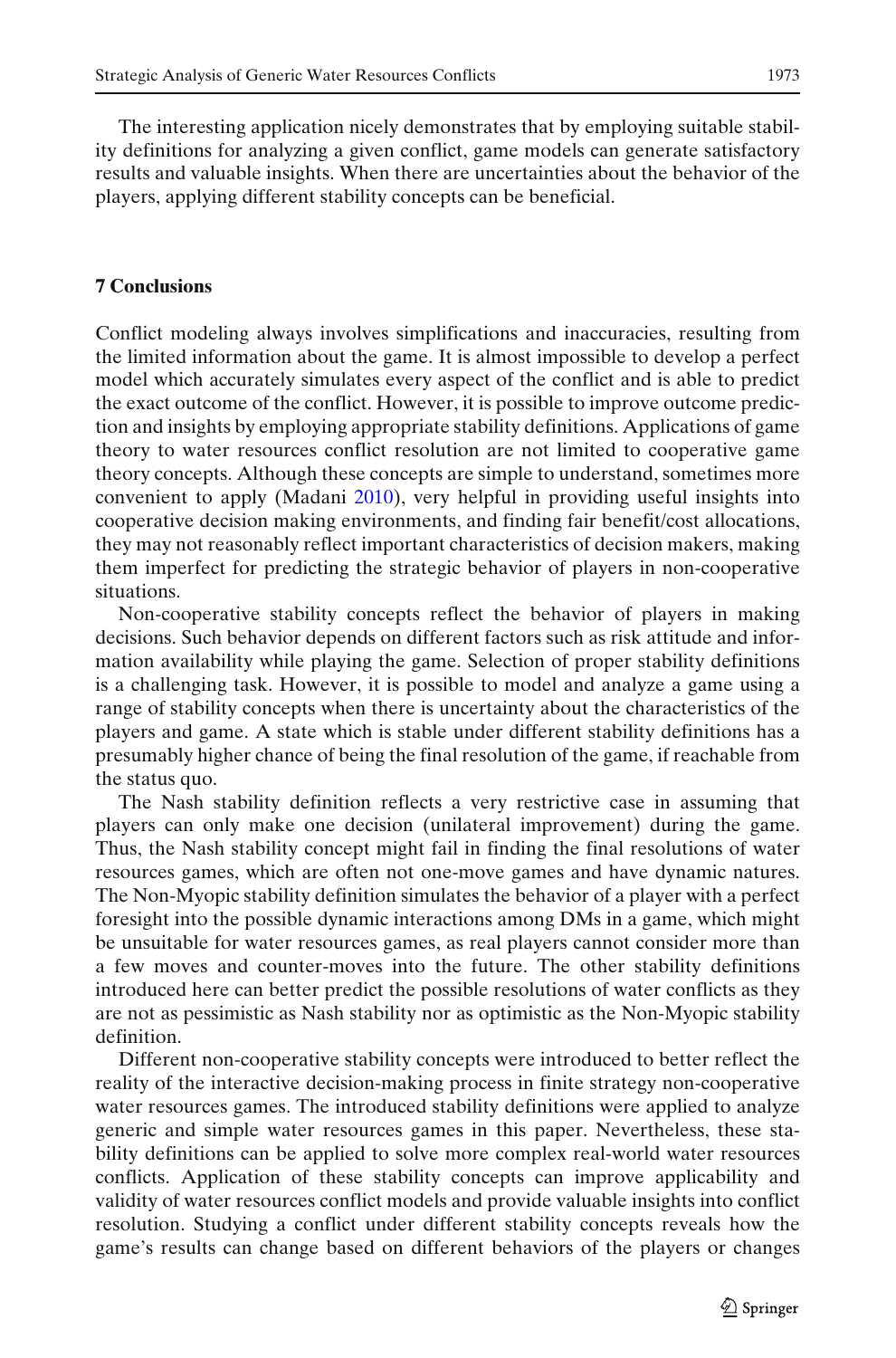<span id="page-25-0"></span>in the game. When a specific outcome is sought for a conflict, a game might be redesigned so that no matter what type of player is participating, the outcome of the conflict will be the same.

**Acknowledgement** The authors would like to thank Jay R. Lund at University of California, Davis for motivating this research and for his editorial comments and suggestions.

### **References**

- Amit RK, Ramachandran P (2009) A fair contract for managing water scarcity. Water Resour Manag 24(6):1195–1209. doi[:10.1007/s11269-009-9491-5](http://dx.doi.org/10.1007/s11269-009-9491-5)
- Brams SJ, Wittman D (1981) Nonmyopic equilibria in  $2 \times 2$  games. Confl Manage Peace Sci 6(1): 39–62
- Bryant J (2003) The six dilemmas of collaboration: inter-organizational relationships as drama. Wiley, Chichester
- Camerer CF (2003) Strategizing in the brain. Science 300:1673–1675
- Costa-Gomes M, Crawford VP, Broseta B (2001) Cognition and behavior in normal form games: an experimental study. Econometrica 69(5):1193–1235
- Dinar A, Howitt RE (1997) Mechanisms for allocation of environmental control cost: empirical tests of acceptability and stability. J Environ Manag 49:183–203
- Dinar A, Wolf A (1994) Economic potential and political considerations of regional water trade: the Western Middle East example. Resour Energy Econ 16:335–356
- Dinar A, Ratner A, Yaron D (1992) Evaluating cooperative game theory in water resources. Theory Decis 32:1–20
- Elimam L, Rheinheimer D, Connell C, Madani K (2008) An ancient struggle: a game theory approach to resolving the Nile conflict. In: Babcock RW, Walton R (eds) Proceeding of the 2008 world environmental and water resources congress. American Society of Civil Engineers. Honolulu, Hawaii, pp 1–10. doi[:10.1061/40976\(316\)258](http://dx.doi.org/10.1061/40976(316)258)
- Fang L, Hipel KW, Kilgour DM (1989) Conflict models in graph form: solution concepts and their interrelationships. Eur J Oper Res 41(1):86–100
- Fang L, Hipel KW, Kilgour DM (1993) Interactive decision making: the graph model for conflict resolution. Wiley, New York
- Fang L, Hipel KW, Kilgour DM (2002) Compliance models for enforcement of environmental laws and regulations. In: Conflict resolution, Encyclopedia of Life Support Systems (EOLSS). Eolss Publishers, Oxford, UK. <http://www.eolss.net>
- Fang L, Hipel KW, Kilgour DM, Peng X (2003a) A decision support system for interactive decision making, part 1: model formulation. IEEE Trans Syst Man Cybern, Part C Appl Rev 33(1): 42–55
- Fang L, Hipel KW, Kilgour DM, Peng X (2003b) A decision support system for interactive decision making, part 2: analysis and output interpretation. IEEE Trans Syst Man Cybern, Part C Appl Rev 33(1):56–66
- Fehr E, Fischbacher U (2002) Why social preferences matter—the impact of non-selfish motives on competition, cooperation and incentives. Econ J 112(478):C1–C33
- Fraser NM, Hipel KW (1979) Solving complex conflicts. IEEE Trans Syst Man Cybern, SMC 9(12):805–816
- Fraser NM, Hipel KW (1984) Conflict analysis: models and resolutions. North-Holland, New York
- Fukuyama K, Kilgour DM, Hipel KW (2000) Self-reporting systems for environmental compliance. J Water Resour Plan Manage 126(1):3–12
- Ganji A, Karamouz M, Khalili D (2007) Development of stochastic dynamic Nash game model for reservoir operation II. the value of players' information availability and cooperative behaviors. Adv Water Resour 30(1):157–168
- Getirana ACV, Malta VDF (2010) Investigating strategies of an irrigation conflict. Water Resour Manag 24:2893–2916. doi[:10.1007/s11269-010-9586-z](http://dx.doi.org/10.1007/s11269-010-9586-z)
- Getirana ACV, Malta VDF, de Azevedo JPS (2008) Decision process in a water use conflict in Brazil. Water Resour Manag 22:103–118
- Gillies DB (1953) Some theorems on n-person games. PhD dissertation, Princeton University Press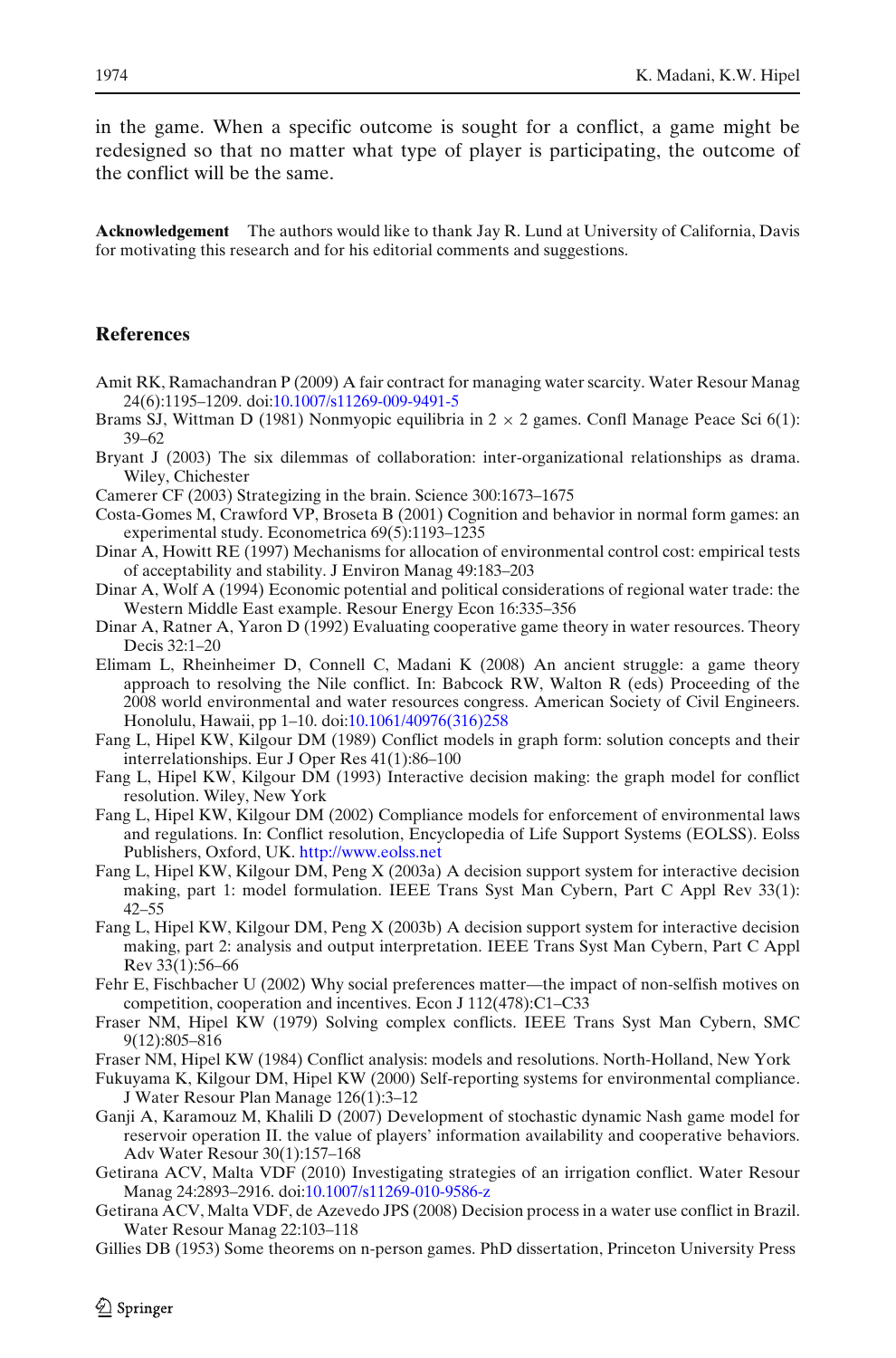- <span id="page-26-0"></span>Gopalakrishnan C, Levy J, Li KW, Hipel KW (2005) Water allocation among multiple stakeholders: conflict analysis of the Waiahole water project, Hawaii. Int J Water Resour Dev 21(2):283– 295
- Hamouda L, Kilgour DM, Hipel KW (2006) Strength of preference in graph models for multiple decision-maker conflicts. Appl Math Comput 179:314–327
- Harsanyi JC (1959) A bargaining model for the cooperative n-person game. In: Tucker AW, Luce DR (eds) Contributions to the theory of games, vol 4. Princeton University Press, Princeton, pp 324–356
- Hipel KW (ed) (2009a) Conflict resolution, vol 1. Eolss Publishers, Oxford (ISBN-978–1–84826–120– 4 (Adobe e-Book), ISBN-978–1–84826–570–7 Library Edition (Hard Cover))
- Hipel KW (ed) (2009b) Conflict resolution, vol 2. Eolss Publishers, Oxford (ISBN-978–1–84826–121– 1 (Adobe e-Book), ISBN-978–1–84826–571–4 Library Edition (Hard Cover))
- Hipel KW, Bernath Walker S (2010) Conflict analysis in environmental management. Environmetrics 21:1–23
- Hipel KW, Fang L (eds) (1994) Effective environmental management for sustainable development. Kluwer, Dordrecht
- Hipel KW, Fang L (2005) Multiple participant decision making in societal and technological systems. In: Arai T, Yamamoto S, Makino K (eds) Systems and human science—for safety, security, and dependability: selected papers of the 1st international symposium, SSR2003, Osaka, Japan. Elsevier, Amsterdam, The Netherlands, Chapter 1, pp 3–31
- Hipel KW, Yin X, Kilgour DM (1995) Can a costly reporting system make environmental enforcement more efficient? Stoch Hydrol Hydraul 9(2):151–170
- Hipel KW, Kilgour DM, Fang L, Peng J (1997) The decision support system GMCR in environmental conflict management. Appl Math Comput 83(2, 3):117–152
- Hipel KW, Kilgour DM, Fang L, Li W (2003) Resolution of water conflicts between Canada and the United States. Section 4.3 in State-of-the-Art report on systems analysis methods for resolution of conflicts in water resources management, Nandalal KDW, Simonovic SP, a report prepared for the Division of Water Sciences, United Nations Educational, Science and Cultural Organization (UNESCO), Paris, France, pp 62–75, SC-2003/WS/60
- Hipel KW, Jamshidi MM, Tien JJ, White CC III (2007) The future of systems, man and cybernetics: application domains and research methods. IEEE Trans Syst Man Cybern, Part C Appl Rev 37(5):726–743
- Hipel KW, Obeidi A, Fang L, Kilgour DM (2008a) Adaptive systems thinking in integrated water resources management with insights into conflicts over water exports. INFOR: Inf Syst Oper Res 46(1):51–70
- Hipel KW, Fang L, Kilgour DM (2008b) Decision support systems in water resources and environmental management. J Hydrol Eng 13(9):761–770
- Hipel KW, Kilgour DM, Rajabi S, Chen Y (2009a) Chapter 27—operations research and refinement of courses of action. In: Sage AP, Rouse WB (eds) Handbook of systems engineering and management, 2nd edn. Wiley, New York, pp 1171–1222
- Hipel KW, Obeidi A, Fang L, Kilgour DM (2009b) Sustainable environmental management from a system of systems perspective. In: Jamshidi M (ed) System of systems engineering: innovations for the 21st century, Chapter 18. Wiley, New York, pp 443–481
- Hipel KW, Fang L, Heng M (2010) System of systems approach to policy development for global food security. J Syst Sci Syst Eng 19(1):1–21
- Howard N (1971) Paradoxes of rationality: theory of metagames and political behavior. MIT, Cambridge
- Howard N (1994a) Dramatic resolution vs rational solution. Group Decis Negot 3:187–206
- Howard N (1994b) Drama theory and its relation to game theory part 2: formal model of the resolution process. Group Decis Negot 3:207–235
- Howard N (1999) Confrontation analysis: how to win operations other than war. CCRP, Washington, DC
- Howard J (2006) Using game theory to explain the behavior of participants involved in a regional governance process. Rural Society 16(3):254–272
- Jamshidi MM (ed) (2009) Systems of systems engineering—innovations for the 21st century. Wiley, New York
- Johnson EJ, Carnerer CF, Sen S, Rymon T (2002) Detecting failures of backward induction: monitoring information search in sequential bargaining. J Econ Theory 104(1):16–47
- Just RE, Netanyahu S (2004) Implications of "victim pays" infeasibilities for interconnected games with an illustration for aquifer sharing under unequal access costs. Water Resour Res 40:W05S02. doi[:10.1029/2003WR002528](http://dx.doi.org/10.1029/2003WR002528)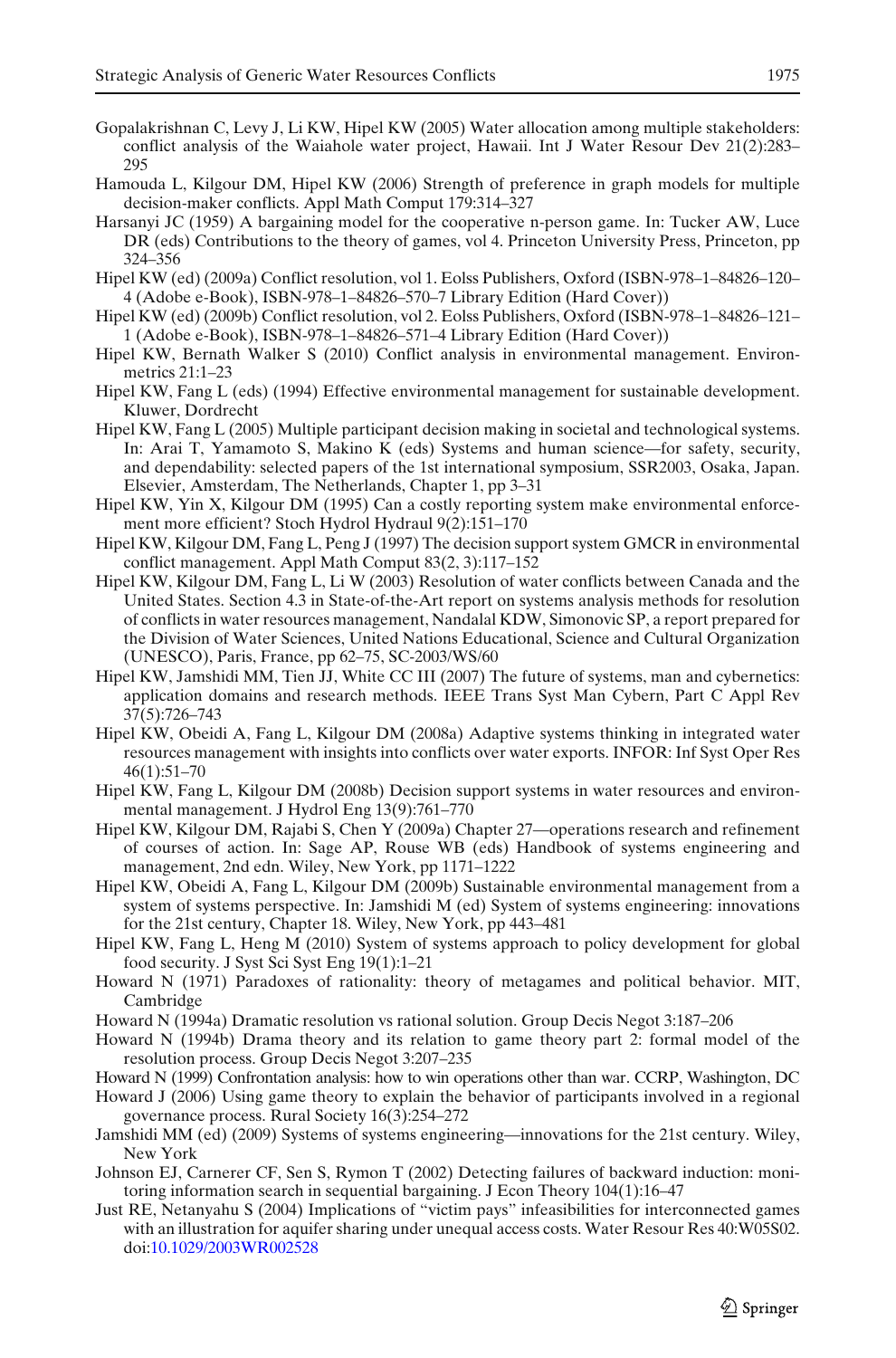- <span id="page-27-0"></span>Kalai E, Smorodinsky M (1975) Other solutions to Nash's bargaining problem. Econometrica 1975, 43(3):513–518
- Kilgour DM, Hipel KW, Fraser NM (1984) Solution concepts in non-cooperative games. Large Scale Syst 6:49–71
- Kilgour DM, Hipel KW, Fang L (1987) The graph model for conflicts. Automatica 23(1):41–55
- Kilgour DM, Nishikori A, Okada N (1988) Control regulation of water pollution: an analysis using game theory. J Environ Manag 27:179–194
- Kilgour DM, Fang L, Hipel KW (1992) Game-theoretic analyses of enforcement of environmental laws and regulations. Water Resour Bull 28(1):141–153
- Kucukmehmetoglu M (2009) A game theoretic approach to assess the impacts of major investments on transboundary water resources: the case of the Euphrates and Tigris. Water Resour Manag 23(15):3069–3099. doi[:10.1007/s11269-009-9424-3](http://dx.doi.org/10.1007/s11269-009-9424-3)
- Kucukmehmetoglu M, Guldmen J (2004) International water resources allocation and conflicts: the case of the Euphrates and Tigris. Environ Plann A 36(5):783–801
- Lejano RP, Davos CA (1995) Cost allocation of multiagency water resource projects: game theoretic approaches and case study. Water Resour Res 31(5):1387–1393
- Levy JK, Hipel KW, Howard N (2009a) Advances in drama theory for managing global hazards and disasters, part I: theoretical foundation. Group Decis Negot 18(4):303–316
- Levy JK, Hipel KW, Howard N (2009b) Advances in drama theory for managing global hazards and disasters, part II: coping with global climate change and environmental catastrophe. Group Decis Negot 18(4):317–334
- Li KW, Kilgour DM, Hipel KW (2004) Status quo analysis of the Flathead River conflict. Water Resour Res 40:W05S03. doi[:10.1029/2003WR002596](http://dx.doi.org/10.1029/2003WR002596)
- Lippai I, Heaney P (2000) Efficient and equitable impact fees for urban water systems. J Water Resour Plan Manage 126(2):75–84
- Ma J, Hipel KW, De M (2005) Strategic analysis of the James Bay hydro-electric dispute in Canada. Can J Civ Eng 32(5):868–880
- Madani K (2010) Game theory and water resources. J Hydrol 382(3–4):225–238. doi[:10.1016/j.jhydrol.2009.11.045](http://dx.doi.org/10.1016/j.jhydrol.2009.11.045)
- Madani K (2011) Hydropower licensing and climate change: insights from cooperative game theory. Adv Water Resour 34(2):174–183. doi[:10.1016/j.advwatres.2010.10.003](file:10.1016/j.advwatres.2010.10.003)
- Madani K, Hipel KW (2007) Strategic insights into the Jordan River conflict. In: Kabbes KC (ed) Proceeding of the 2007 world environmental and water resources congress. American Society of Civil Engineers, Tampa, Florida, pp 1–10. doi[:10.1061/40927\(243\)213](http://dx.doi.org/10.1061/40927(243)213)
- Maier MW (1998) Architecting principles for systems-of-systems. Syst Eng 1(4):267–284
- Nandalal KWD, Hipel KW (2007) Strategic decision support for resolving conflict over water sharing among countries along the Syr Darya River in the Aral Sea Basin. J Water Resour Plan Manage 133(4):289–299
- Nash JF (1950) The bargaining problem. Econometrica 18(2):155–162. doi[:10.2307/1907266](http://dx.doi.org/10.2307/1907266)
- Nash JF (1951) Non-cooperative games. Ann Math 54(2):286–295
- Nash JF (1953) Two person cooperative Game. Econometrica 21:128–140
- Noakes DJ, Fang L, Hipel KW, Kilgour DM (2003) An examination of the salmon aquaculture conflict in British Columbia using the graph model for conflict resolution. Fisheries Manag Ecol 10:1–15
- Okada N, Nakase D, Sakakibara H (1999) Effectiveness of the presentation of alternatives by coordinator in multi-purpose water resources development projects. In: Proceedings of IEEE SMC '99 (Systems, Man, and Cybernetics, 1999), vol 5. Tokyo, Japan, pp 949–954
- Ostrom E (1990) Governing the commons: the evolution of institutions for collective action. Cambridge University Press, Cambridge
- Ostrom E (1998) A behavioral approach to the rational choice theory of collective action. Am Polit Sci Rev 92(1):1–22
- Ostrom E, Gardner R, Walker J (1994) Rules, games, and common-pool resources. University of Michigan Press, Ann Arbor
- Sage AP, Biemer SM (2007) Processes for system family architecting, design, and integration. IEEE Systems J 1(1):5–16
- Sage AP, Cuppan CD (2001) Engineering and management of systems of systems and federations of systems. Inf Knowl Syst Manage 2(4):325–345
- Salazar R, Szidarovszky F, Coppola E Jr, Rojano A (2007) Application of game theory for a groundwater conflict in Mexico. Environ Manage 84:560–571